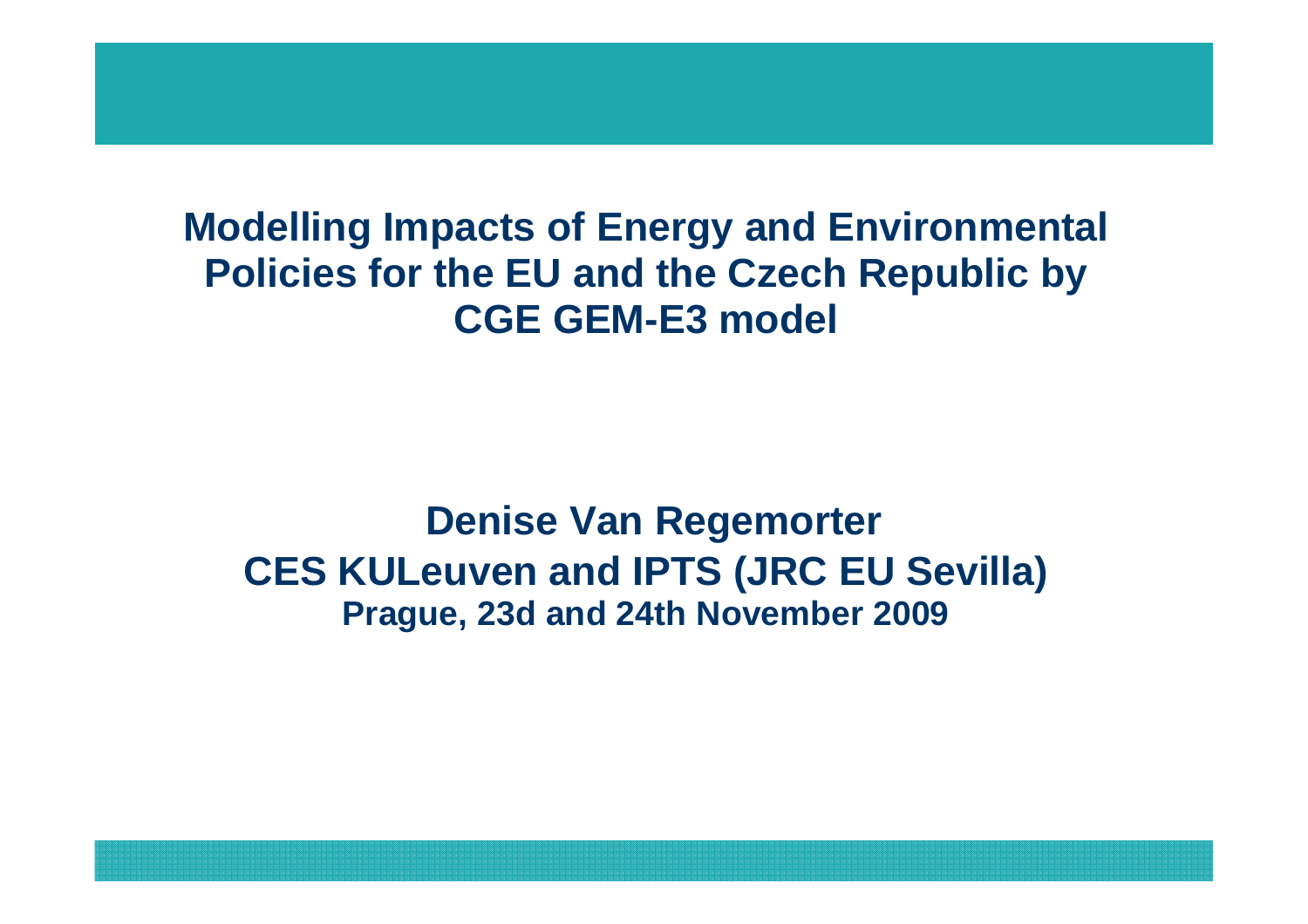# **Outline**

- Typology of models and their respective contributions
- Brief description of GEM-E3
- Policy studies for the EU with GEM-E3
	- –Climate change
	- –Local pollution
	- –Energy taxation
- Linkage/Integration of models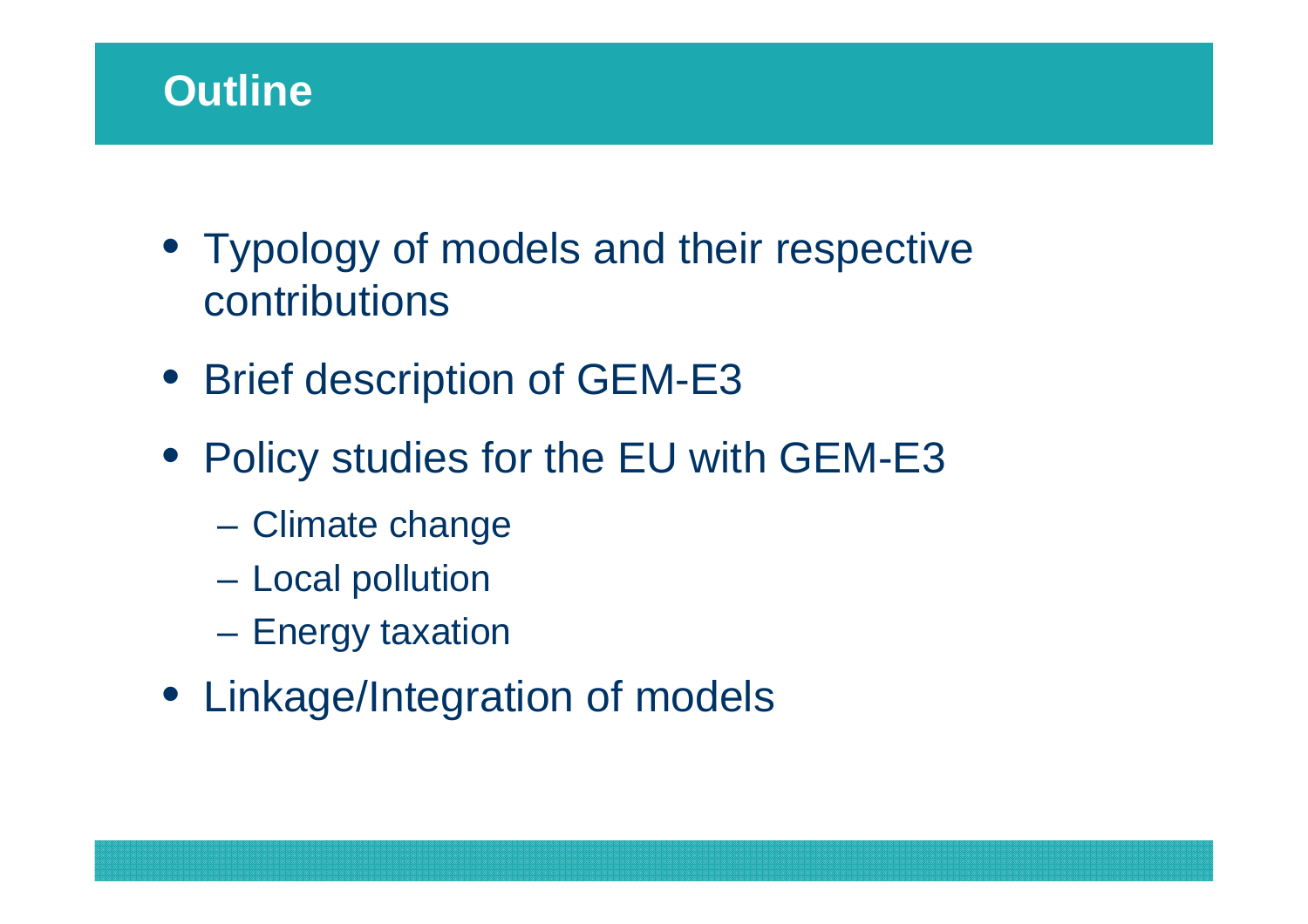#### **Typology of Economic/Energy and Environmental models**

- IAM models: Integrated Assessment models
- • Macroeconomic models: CGE models, Macroeconometricmodels
- Partial Equilibrium Models: energy system models
- Sectoral models: covers only one specific part of the economic/energy/environmental system

For all, there is always a trade-off between time horizon, geographical and sectoral detail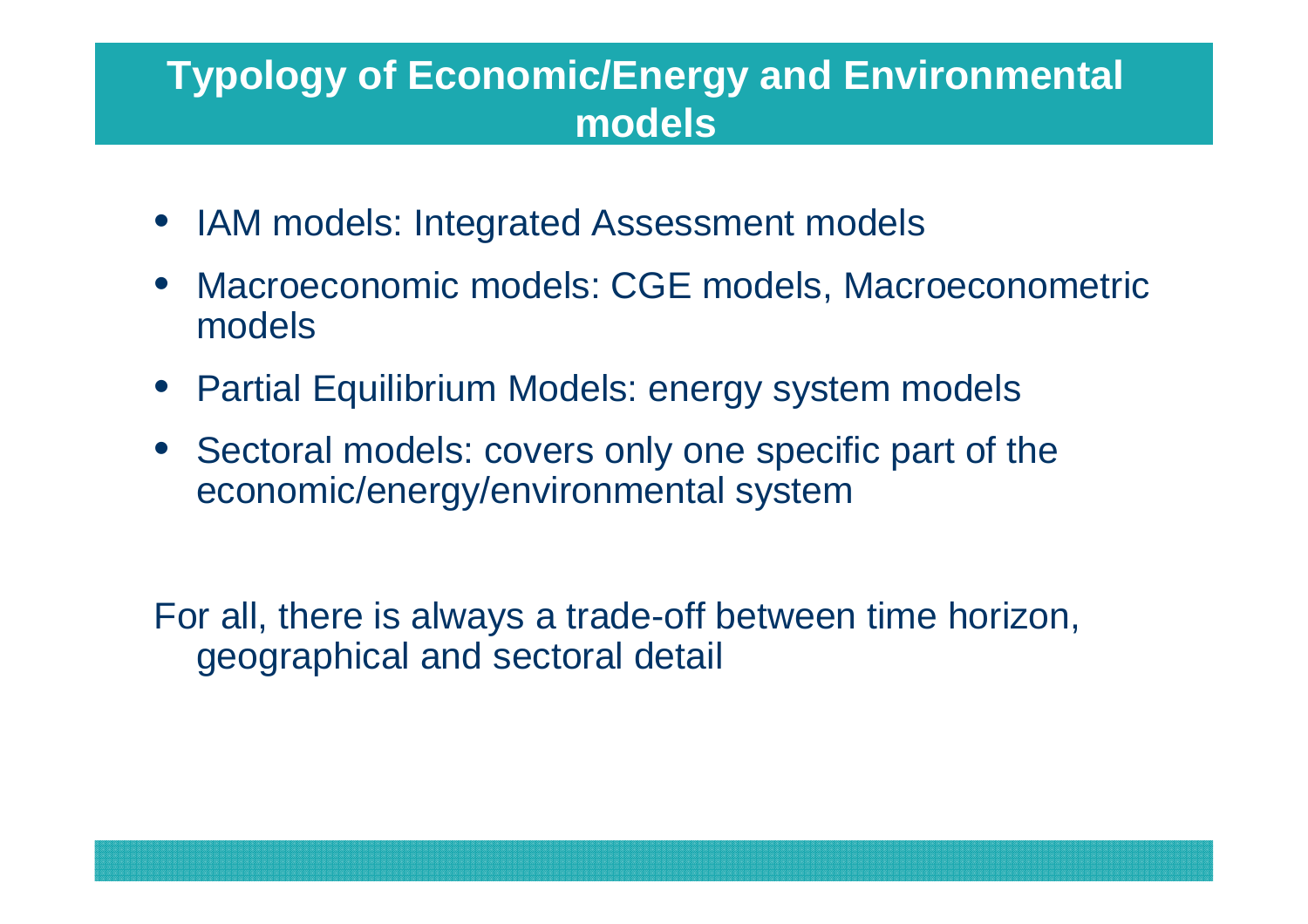#### **Macroeconomic Models**

- • Two types:
	- Macroeconometric models, oriented towards short to medium term analysis with the focus on the dynamics of adjustment
	- General equilibrium model, oriented towards long term analysis with the focus on the equilibrium after all the adjustment
- •Sectoral and geographical detail depends on the objective of the model.
- $\bullet$ Economic theory underlining the model structure can differ between models
- $\bullet$  When for environmental/energy policy analysis, include an environmental module for modelling the emissions and abatement possibilities. Sometimes also the feedback on the economy of the environment.
- •Those models are what is called 'Top-Down' models.

This type of models integrates the different mechanisms present in the energy models but in a less detailed, less technical and more schematic way (e.g. substitution between technologies is represented with production function).

#### •**Policy question/analysis**

- Macroeconomic impact of energy/environmental policies
- Choice of policy instruments
- Burdensharing of climate target between regions/countries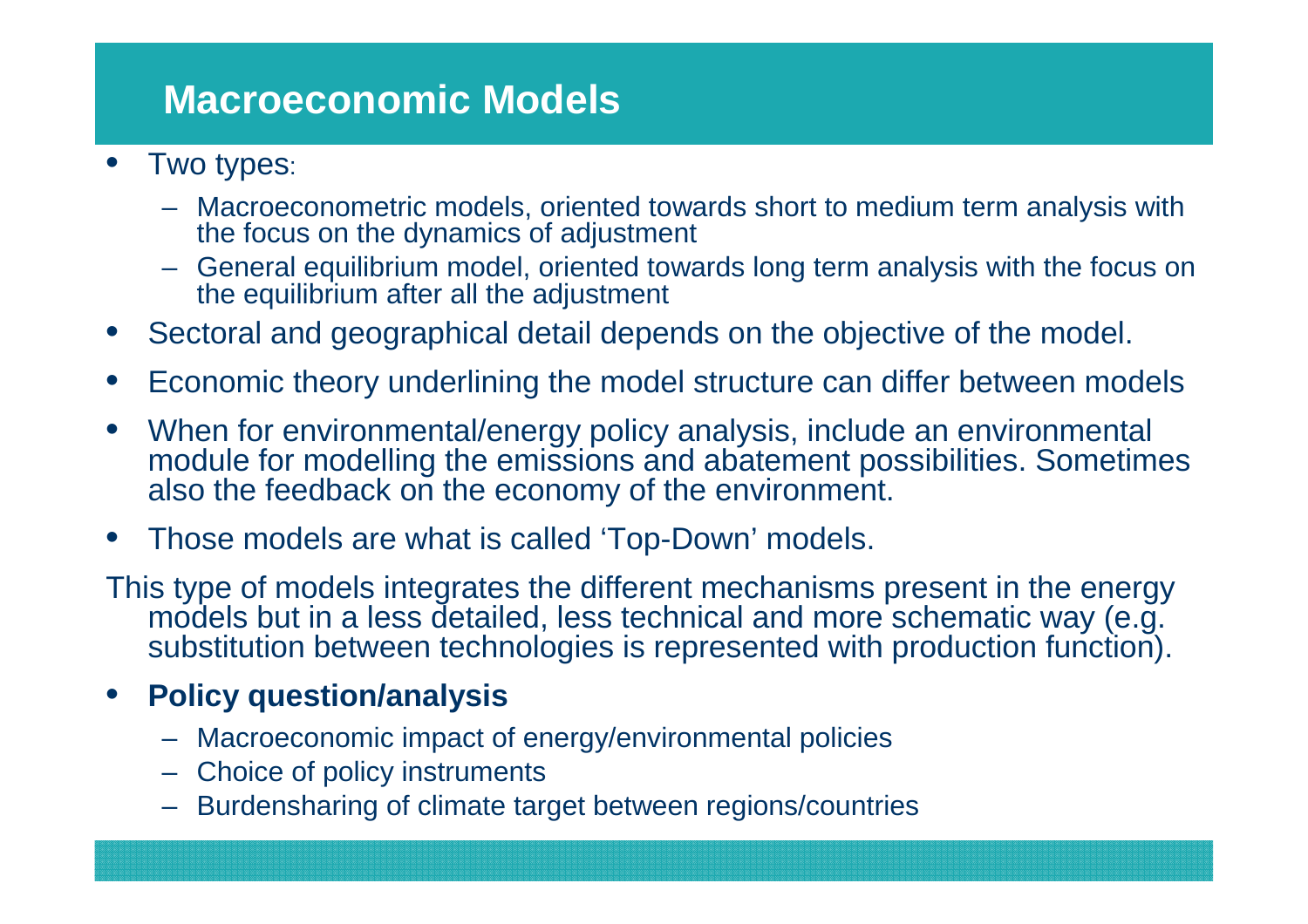# **Examples of development in macroeconomic models for better integration of energy/environment**

- Example of General Equilibrium model
	- $\mathcal{L}_{\mathcal{A}}$  GEM-E3:
		- Technology for electricity production
		- Environmental damage linked to energy
		- Feedback from damage to economy
- Example of Macroeconometric model
	- NEMESIS, E3ME
		- Full modelling of demand and supply
		- Energy module with explicit technologies
- Integrated Assessment models
	- RICE
		- Full integration of environment and its feedback on the economy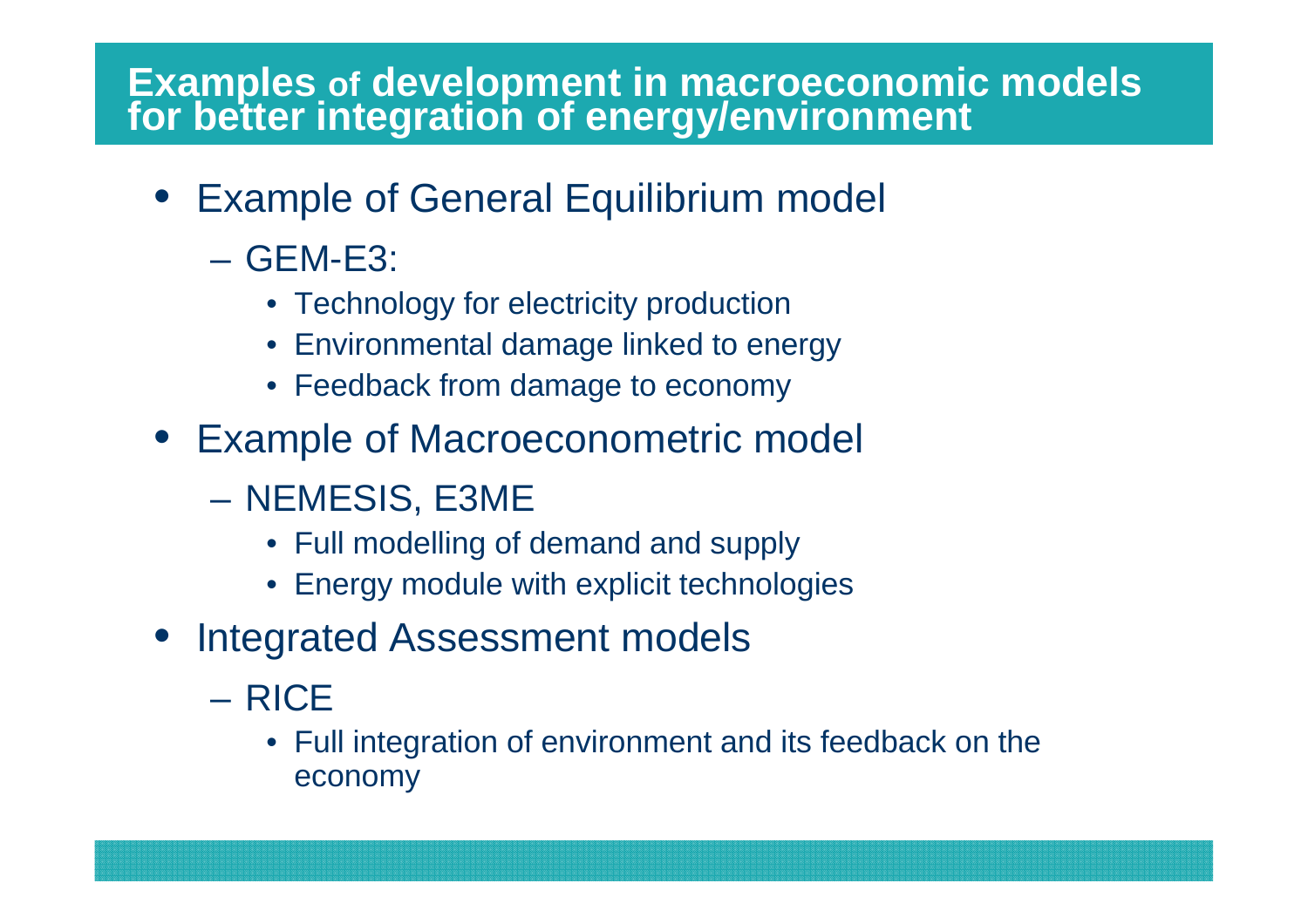# **Partial equilibrium Models of the Energy System**

- Cover the energy system, i.e. the demand and supply of energy/energy services, but the macroeconomic background remains exogenous.
- • They are generally 'technology rich', they are called 'Bottom-Up' models in the literature.
- Other possible characteristics:
	- Learning by doing
	- External cost linked to energy
- Representation sometimes limited to supply and cost accounting, •the demand being considered as fixed focussing then only on the technological options.

#### • **Policy question/analysis**

- Impact on the energy system of energy and environmental policies
- Role of technological options
- Impact of resource constraints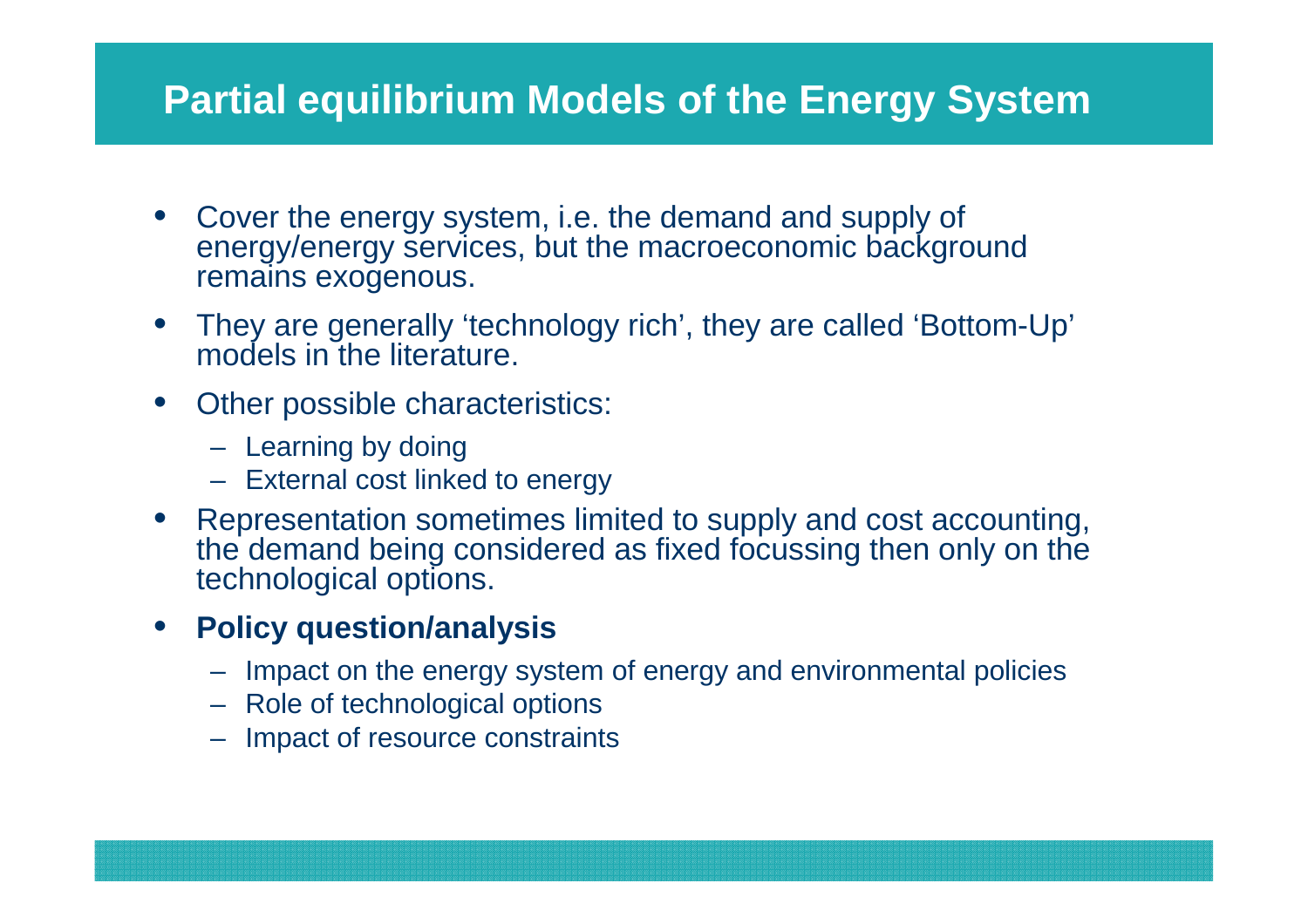# **Examples of development in energy models**

- TIMES/MARKAL
	- $\mathcal{L}_{\mathcal{A}}$ Partial equilibrium model of the energy system
	- Perfect competition assumption
	- Integrate environmental damage ex post or in the optimisation
	- Macro component possible
- POLES and PRIMES
	- Partial equilibrium model of the energy system
	- $\mathcal{L}_{\mathcal{A}}$  , and the set of the set of the set of the set of the set of the set of the set of the set of the set of the set of the set of the set of the set of the set of the set of the set of the set of the set of th Partly optimisation, partly simulation
	- More adaptive behaviour by economic agents
- All these models are getting more and more detailed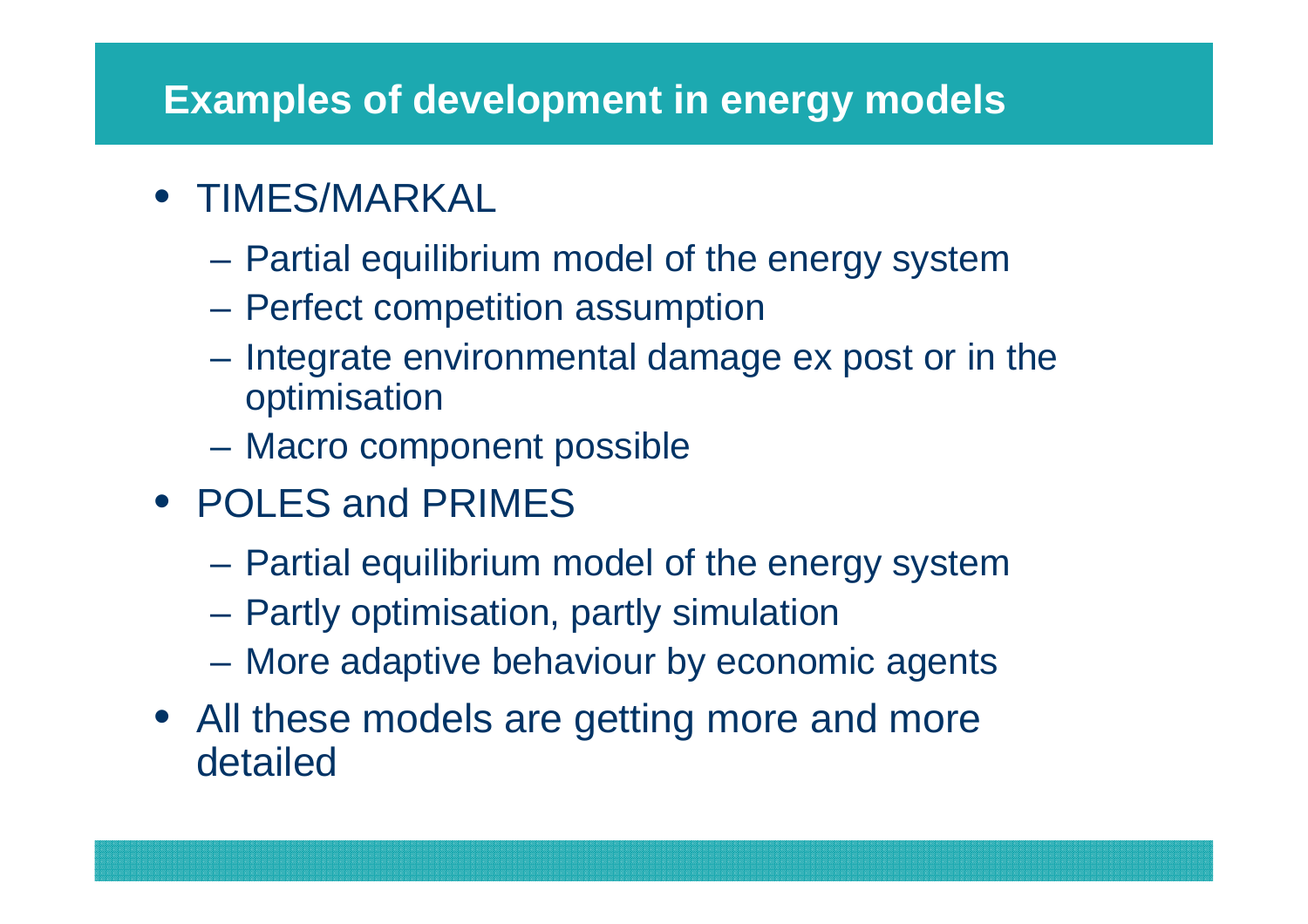#### **Complementarity of the models**

- Partial equilibrium models
	- Detailed analysis of technological choices, inclusive the direct cost
	- Can serve as input for macro models
- General equilibrium/Macro models
	- $\mathcal{L}_{\mathcal{A}}$  Evaluation of the total welfare cost of policies with limited technological content but inclusive impact of tax shifting or tax distortions
	- – Contribute to consistent exogenous growth assumptions for the partial models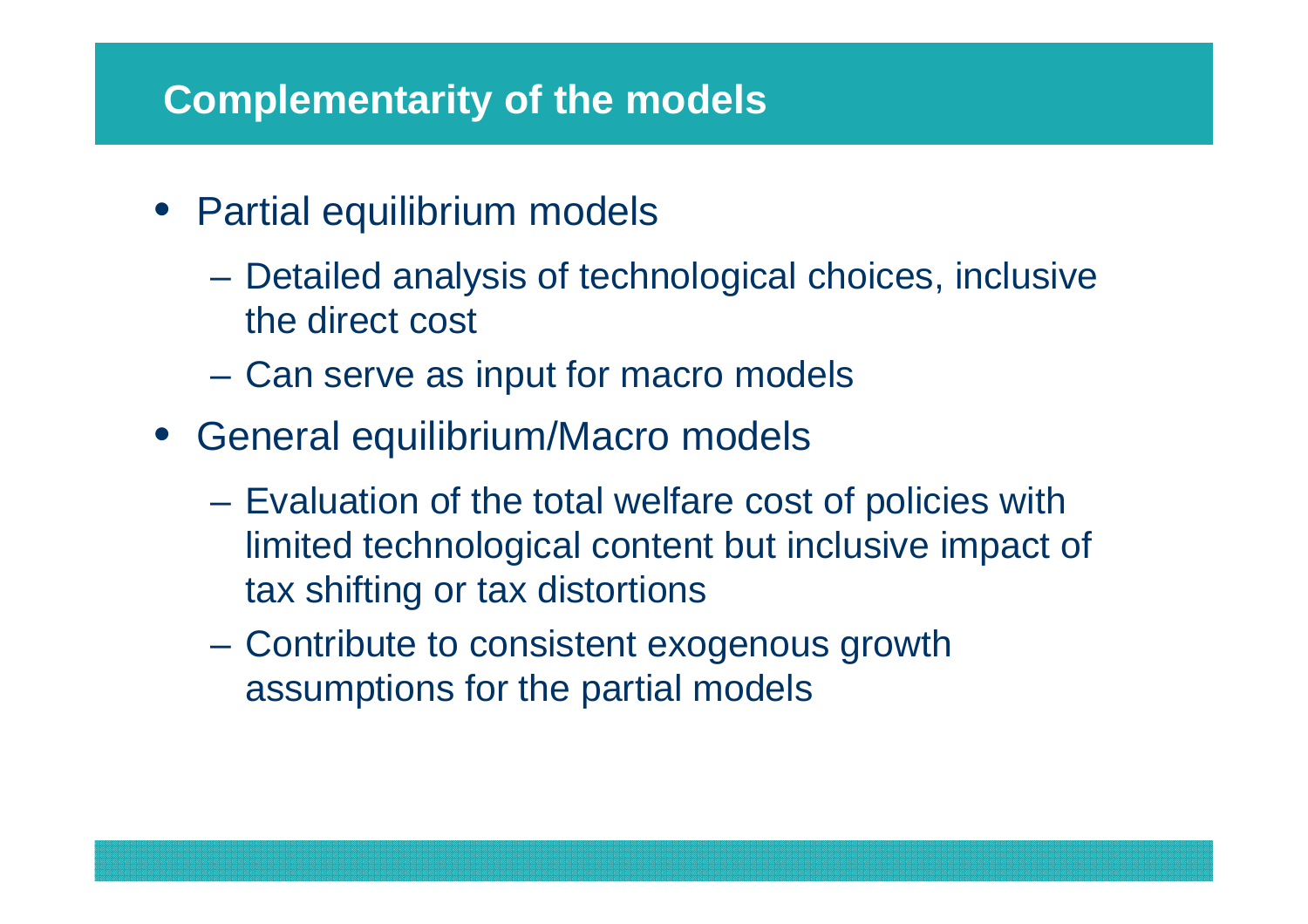# **General Identity of GEM-E3**

- GEM-E3 is a multi-country computable general equilibrium model built to evaluate the economic impacts of structural policies and mainly the interactions between the economy, the energy system, the environment and the technological progress
- GEM-E3 is a modelling framework providing the user with many modelling options: a European model, a World model, and a series of different modelling options
- GEM-E3 runs on GAMS on a PC and uses MS-Excel for the data and the results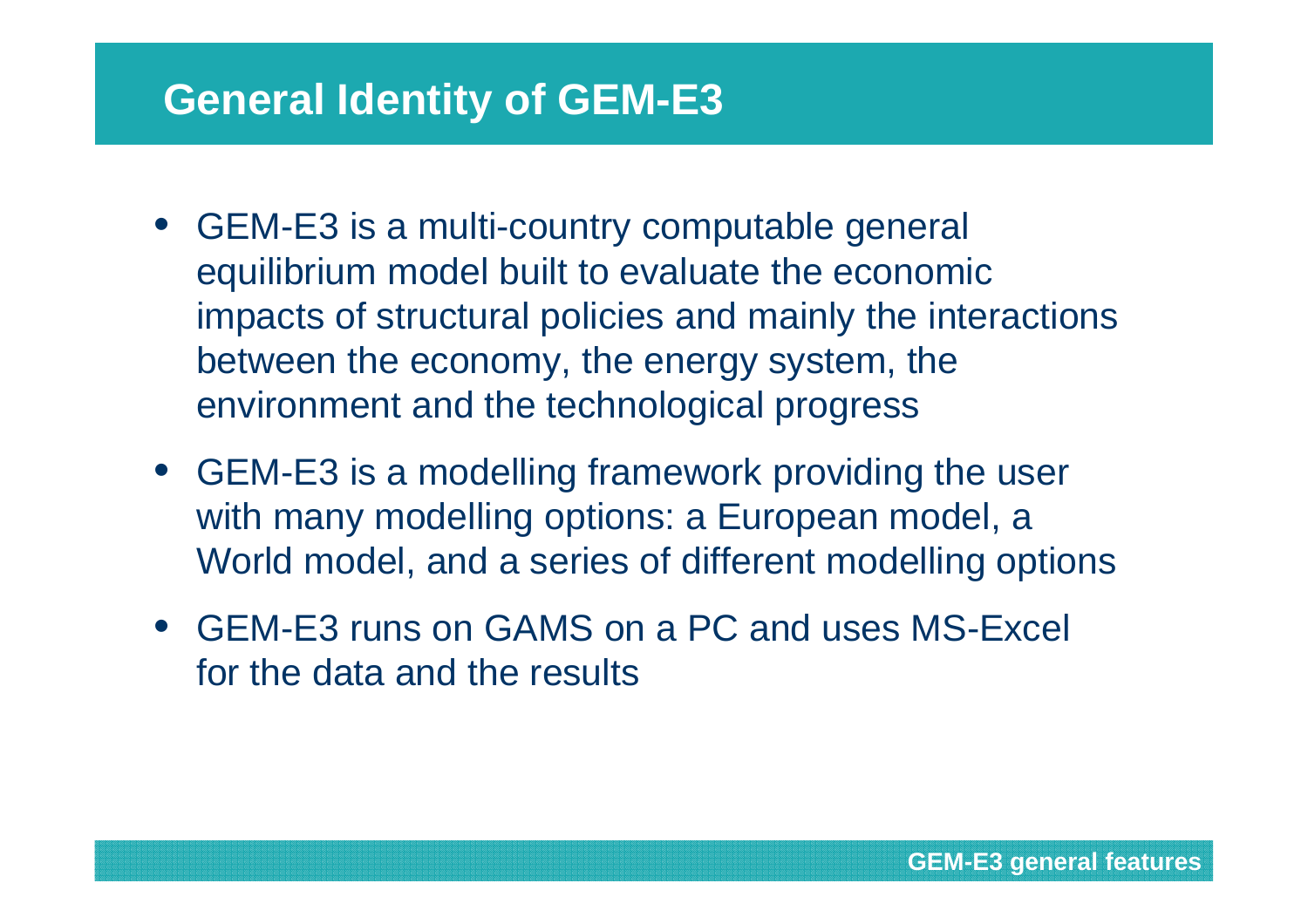# **GEM-E3 History**

- The model was built in the beginning of the 90s by a collaborative project supported by DG Research and involving mainly NTUA,KUL and ZEW
- Over the last ten years, the modelling framework was considerably extended in terms of coverage, data and modelling options. The data are continuously updated
- A series of major European studies have been carried out by using GEM-E3: Single Market Act, Taxation reform, Double Dividend, Emission Trading, Kyoto targets, R&D policy and budget, Employment, Enlargement of the EU, GHG reduction framework at world level, etc.
- The major modelling developments include endogenous technology progress and innovation, imperfect competition with product differentiation, bottom-up energy system with depletableresources, dynamics and labour market.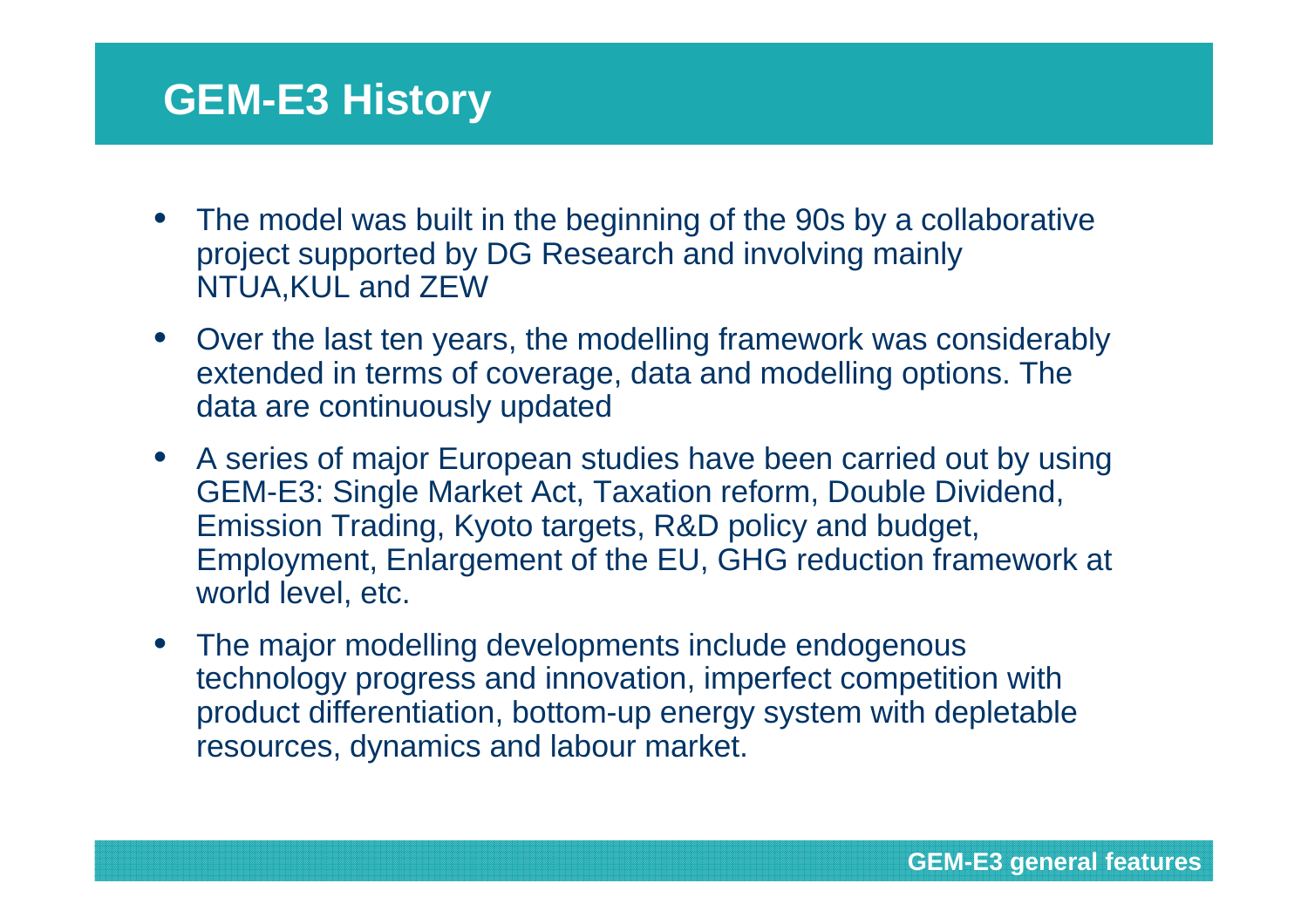# **GEM-E3 general characteristics (1/3)**

- follows the computable general equilibrium methodology,
	- demand and supply functions derived from microeconomic behaviour of economic agents (optimisation of their objective)
	- markets clear through prices and prices are such that at equilibrium all agents optimise their behaviour
	- covers the entire economic activity within a region
- simultaneously multinational and specific for each region, markets clear at regional or World level, where appropriate
- Trade on a global scale is formulated by assuming imperfect substitution between goods and services by country or region of origin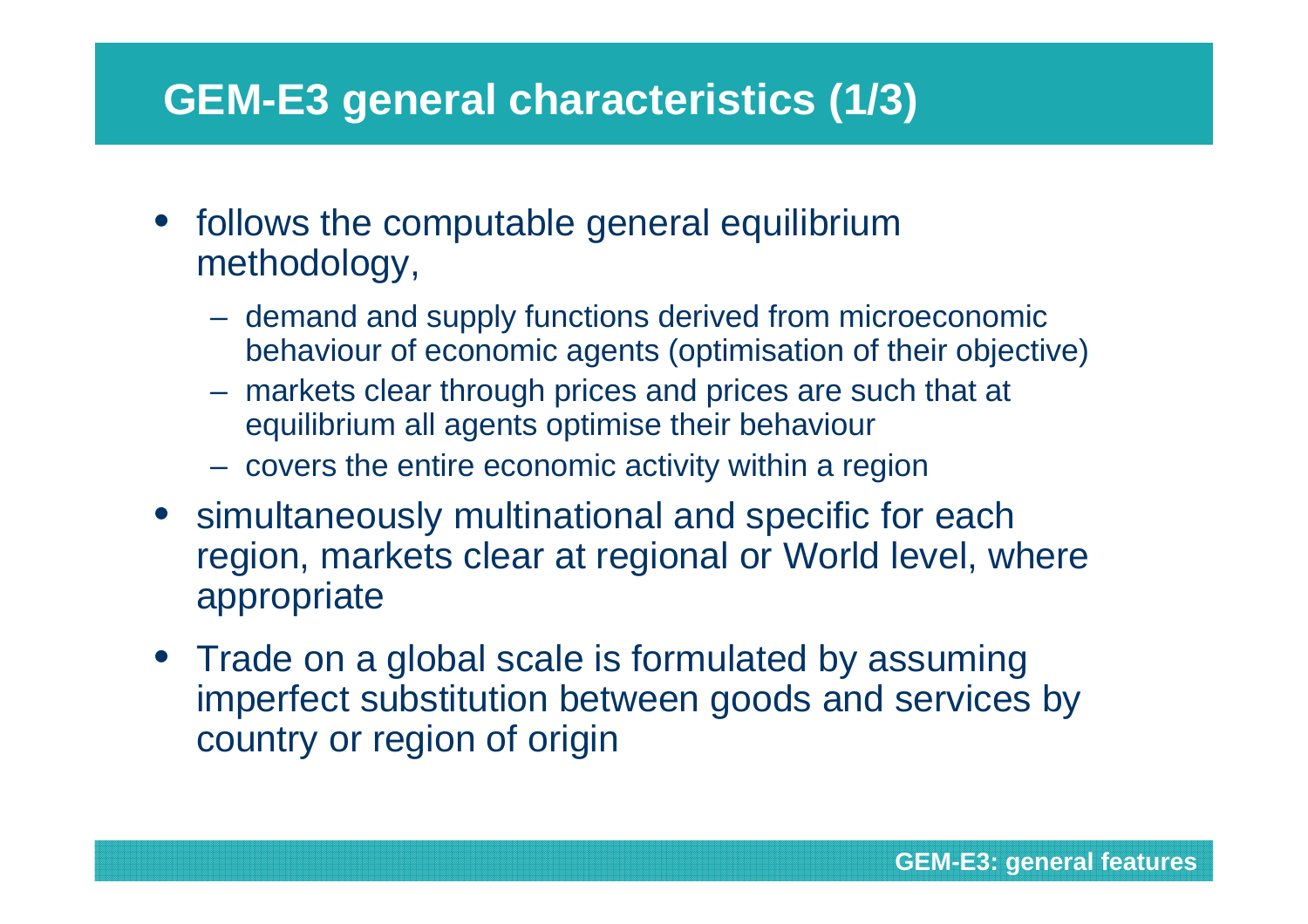# **GEM-E3 general characteristics (2/3)**

- extensive environmental dimension, inclusive its transfrontier characteristics and possibility of feedback from the environment on the economy
- wide variety of policy instruments (standards, taxes, permits, at World, EU and regional level, different allowance schemes)
- oriented towards medium & long term macroeconomic implications of policies (general, energy, environment)
- follows a time forward path (dynamic recursive over time)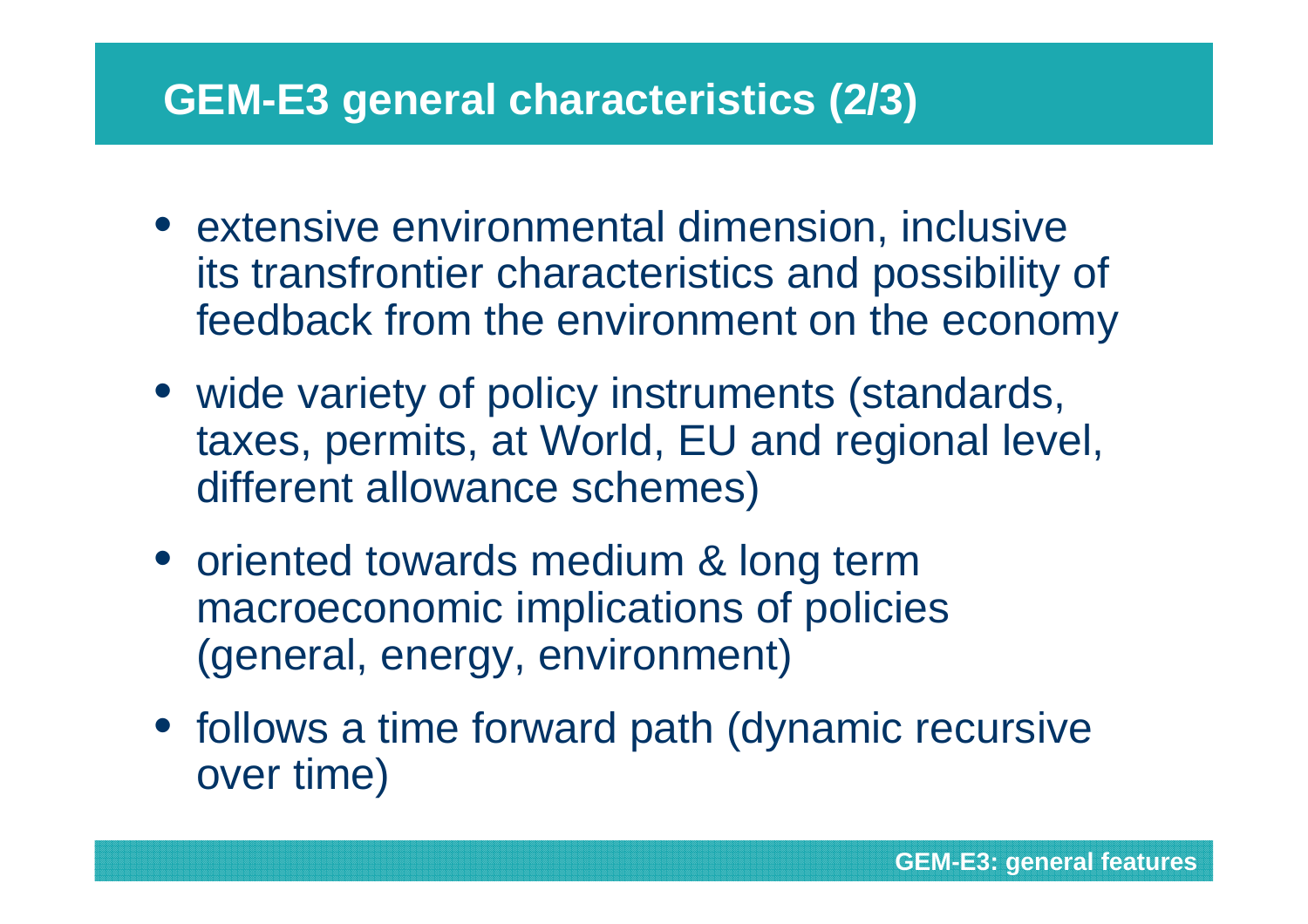# **GEM-E3 general characteristics (3/3)**

- The European version of GEM-E3 is entirely based on Eurostat statistics: Input-Output tables, National Accounts, Investment Matrix, Consumption Matrix, Bilateral Trade Matrix, Employment and Capital data. Also Energy Balances and emission statistics.
- The World version of GEM-E3 is using the GTAP-7 database.
- Environmental data are derived from GAINS data and from EU RD projects on external cost
- A distinguishing feature of GEM-E3 is the details in representing income distribution, taxation, subsidies, social security and other elements affecting the public budget. The European model can simulate constraintsrelated to public budget.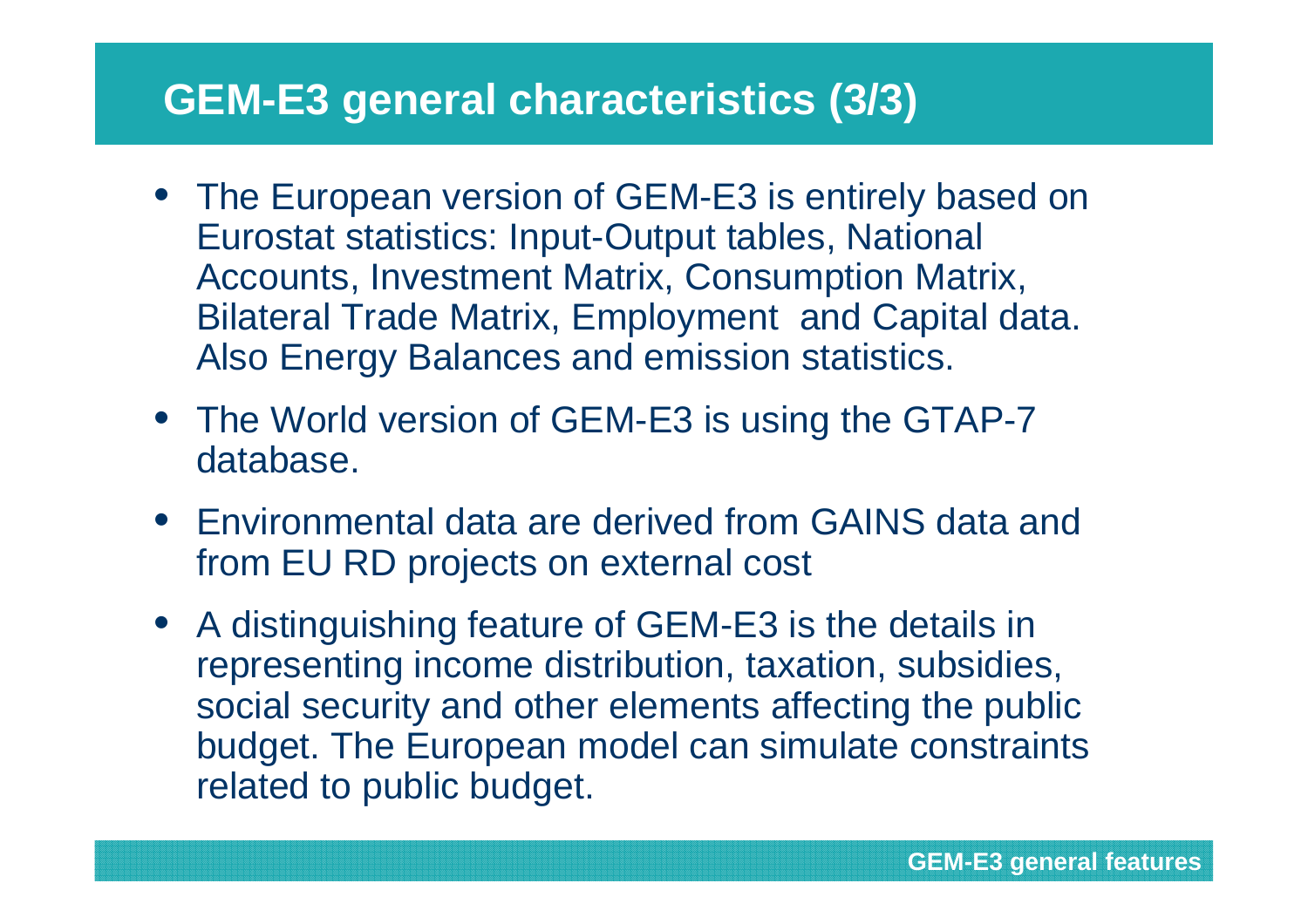# **GEM-E3 Regional aggregation**

#### GEM-E3 World

- $\bullet$ EU27
- **Other Europe**  $\bullet$
- $\bullet$ CIS
- USA $\bullet$
- Canada $\bullet$
- $\bullet$ Japan
- **•** Oceania  $\bullet$
- $\bullet$ **Mexico**
- **•** Brazil  $\bullet$
- $\bullet$ Rest of Latin America
- $\bullet$ East Asia
- $\bullet$ **China**
- India  $\bullet$
- $\bullet$ Rest of Asia
- Middle East  $\bullet$
- $\bullet$ **Mediterranean**
- $\bullet$ South Africa
- Rest of Africa  $\bullet$

#### GEM-E3 Europe

27 EU countries Exc. LU,MT,CY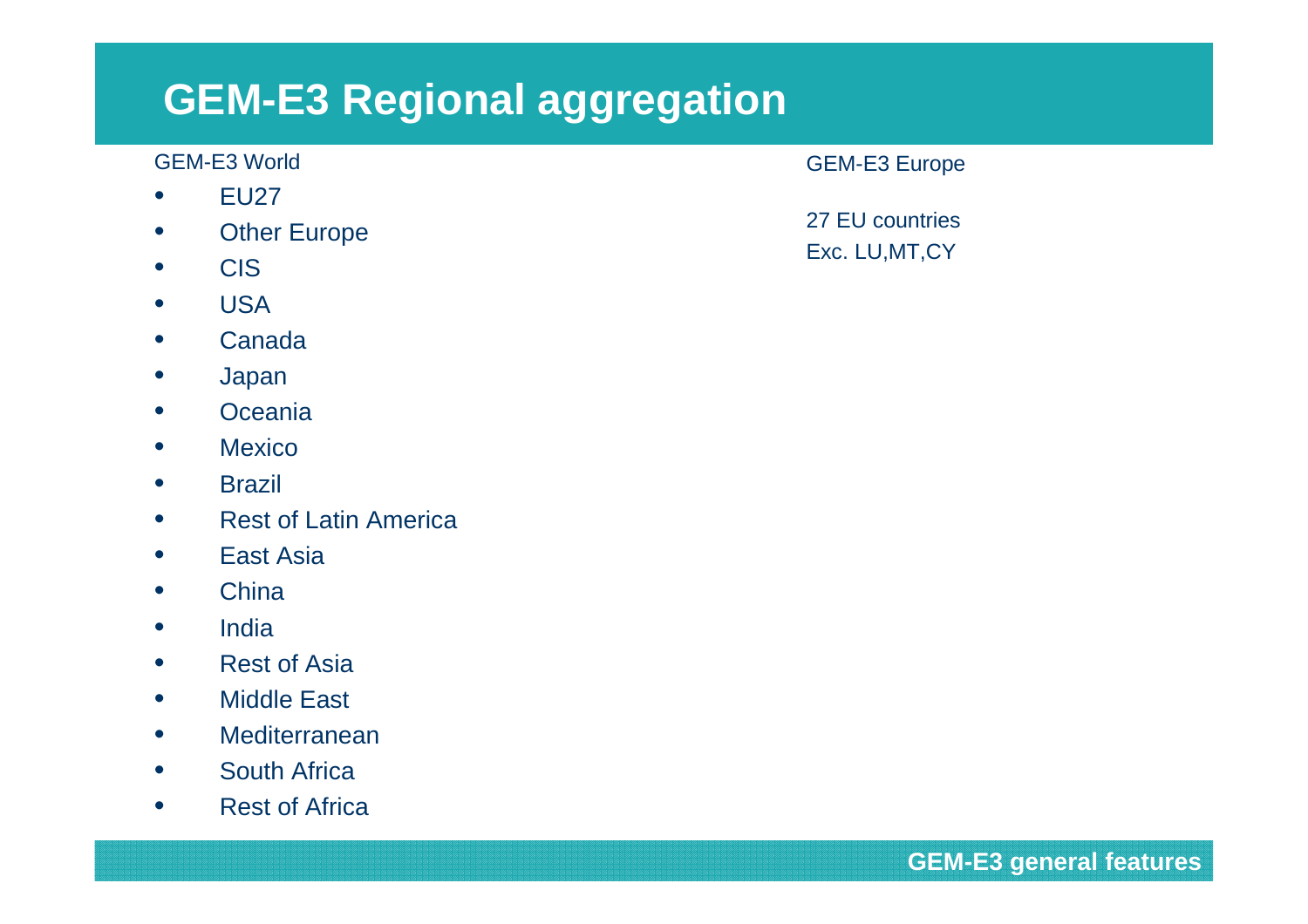# **GEM-E3 sectoral aggregation**

- 1. Agriculture
- 2. Coal
- 3. Oil
- 4. Gas
- 5. Electricity
- 6. Ferrous and non ferrous metals
- 7. Chemical Products
- 8. Other energy intensive
- 9. Electric Goods
- 10. Transport equipment
- 11. Other Equipment Goods
- 12. Consumer Goods Industries
- 13. Construction
- 14. Telecommunication Services
- 15. Transport
- 16. Services of credit and insurances
- 17. Other Market Services
- 18. Non Market Services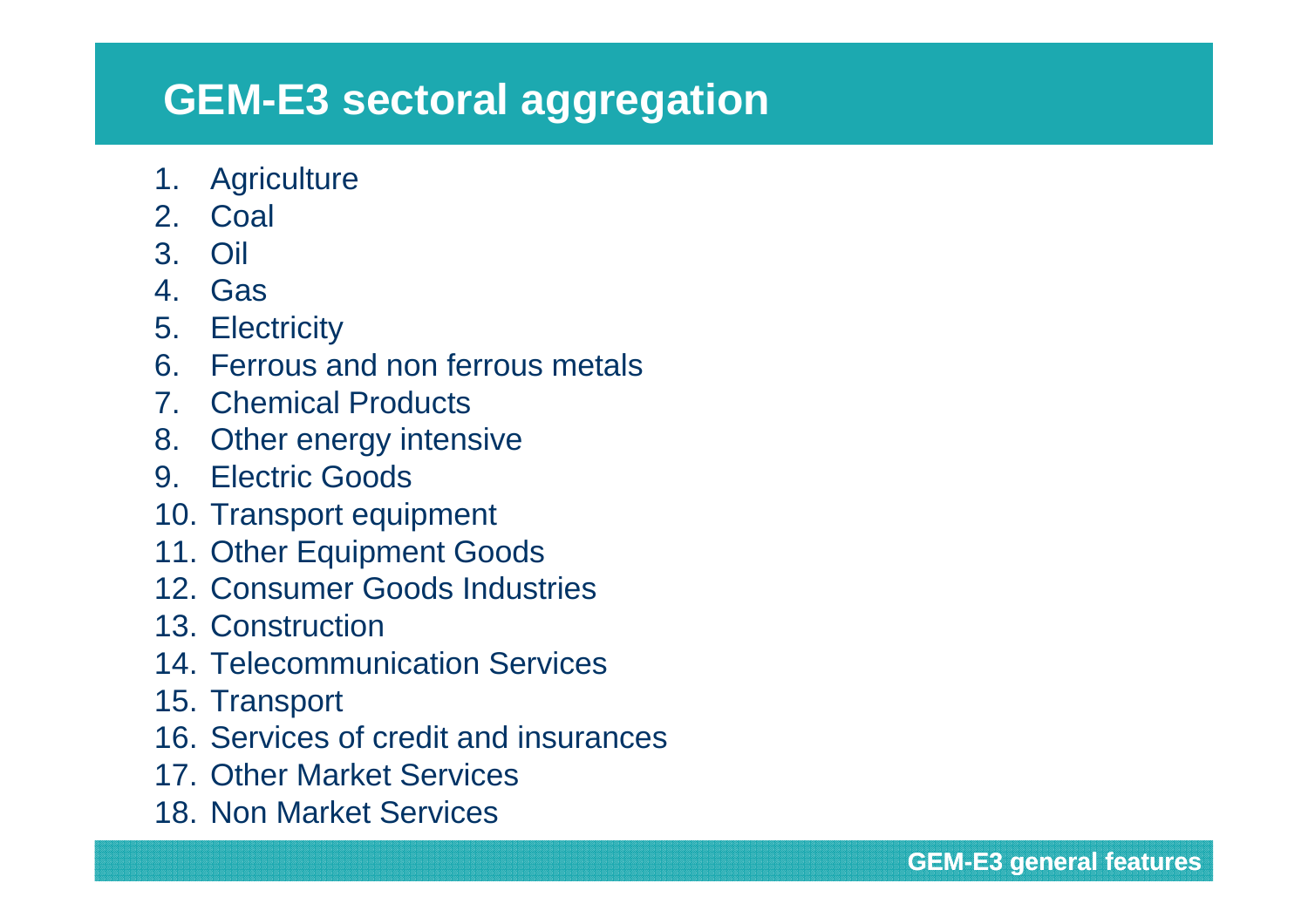# **GEM-E3: Producer behaviour**

- Maximising behaviour of producers
	- in the short run, constrained by the physical capital stock (fixed within a period)
	- in the long run, change of capital stock over time through investment
- Production scheme, based on nested CES function involving capital, labour, energy and materials
	- demand for production factors, based on demand and prices
	- capital investment decision function has inter-temporal features, uses adaptive expectations to approximate profitability considerations
- Rate of return on capital derived from sectoral, national or multinational closure of capital market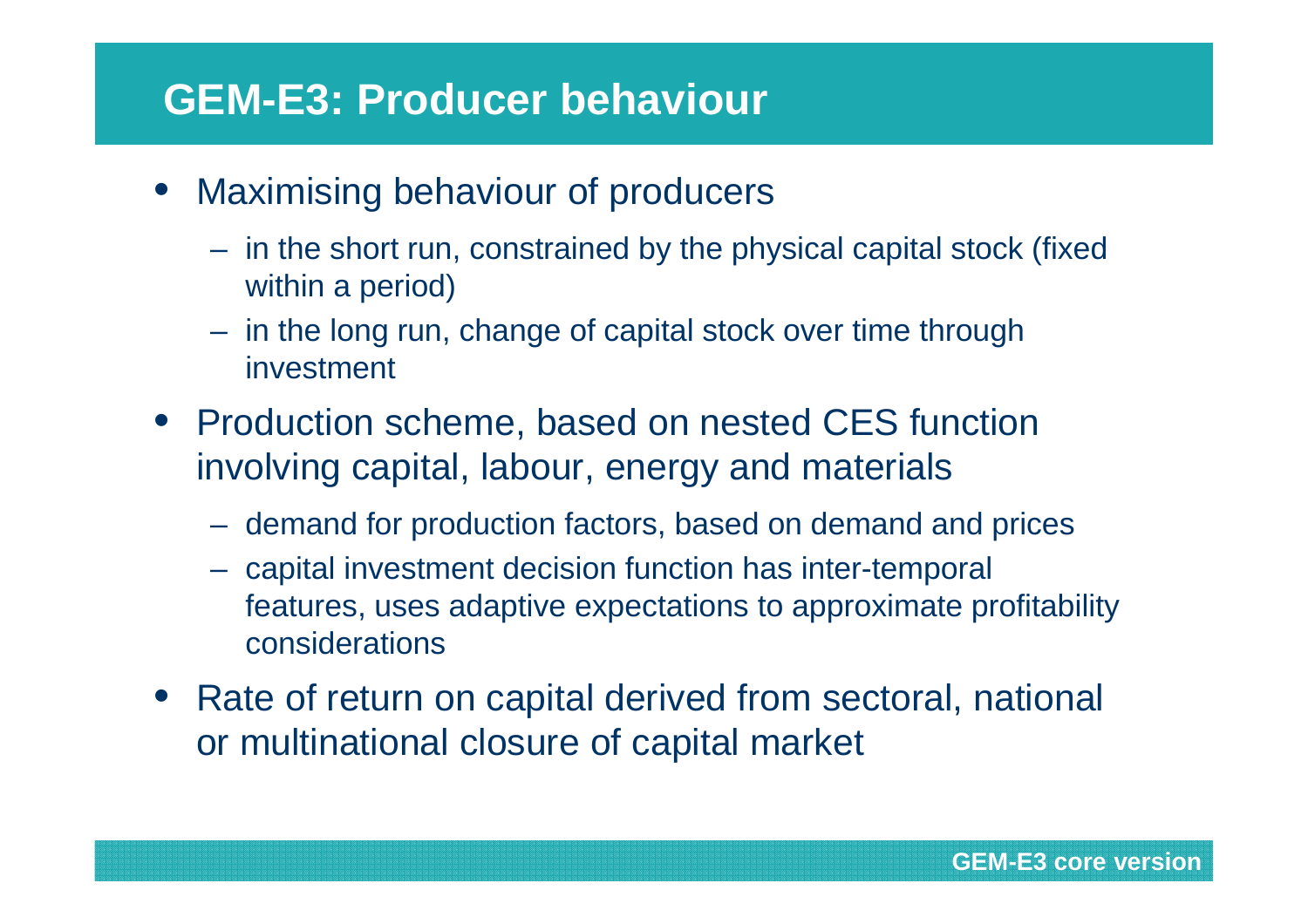

<sup>17</sup> **GEM-E3 core version**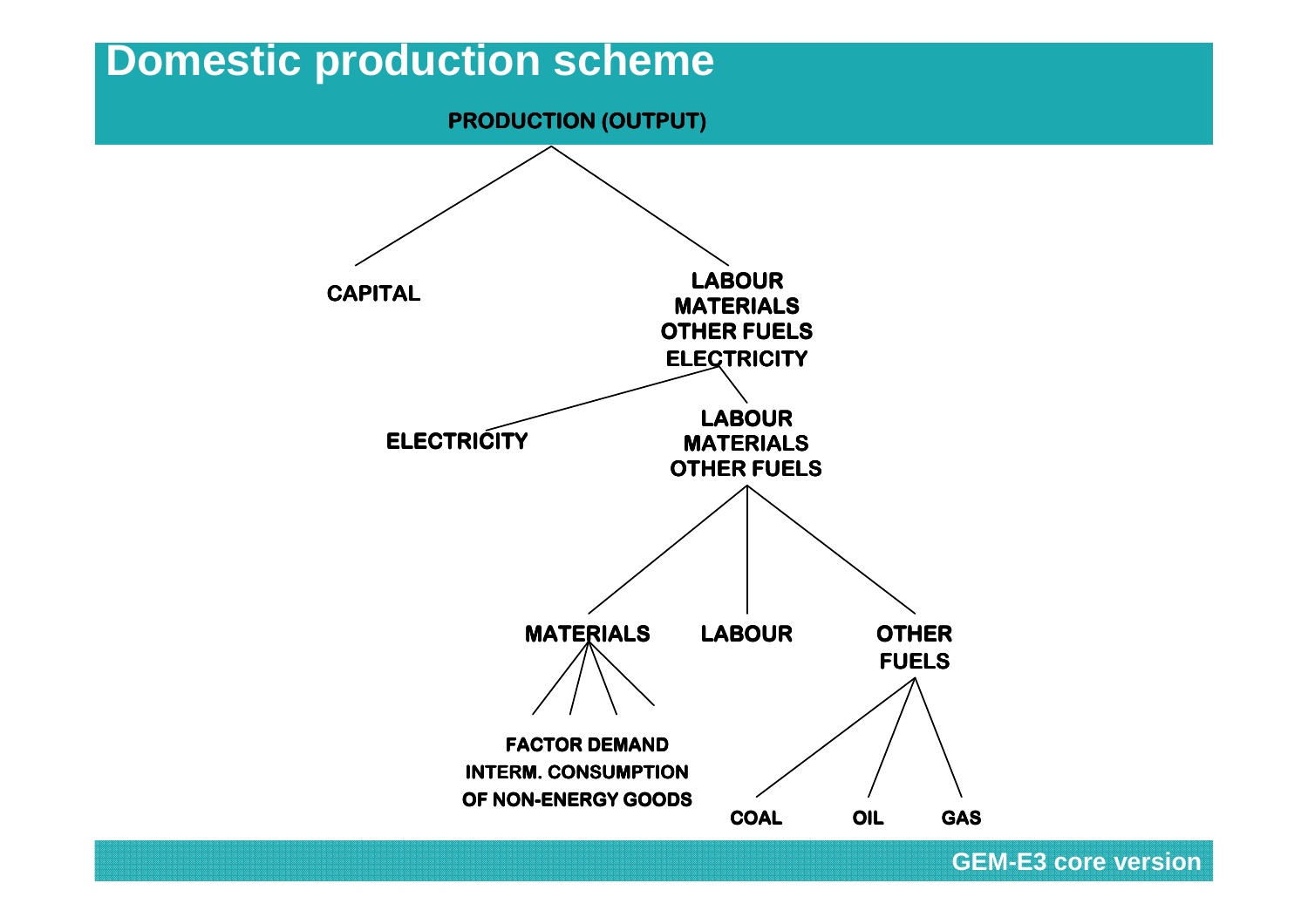# **GEM-E3 : Consumer behaviour**

- Maximise intertemporal utility under an intertemporal budget constraint (ELES)
- Derived demand for consumption, leisure and savings, assuming myopic expectations
- Allocation of total consumption between consumption goods (LES)
	- **Hart Committee** durable goods
	- **Hart Committee** linked non durable goods
	- –non linked non durable goods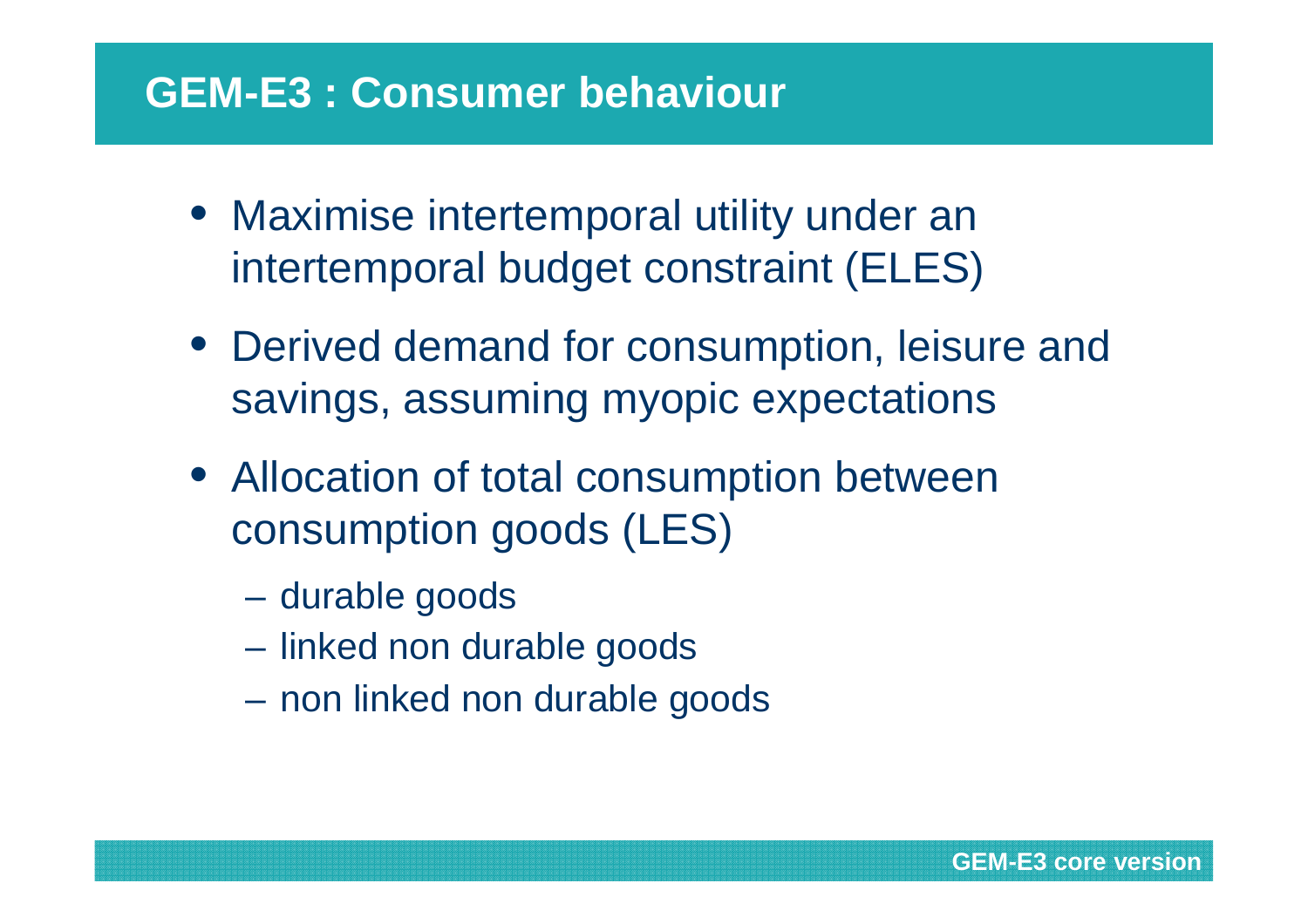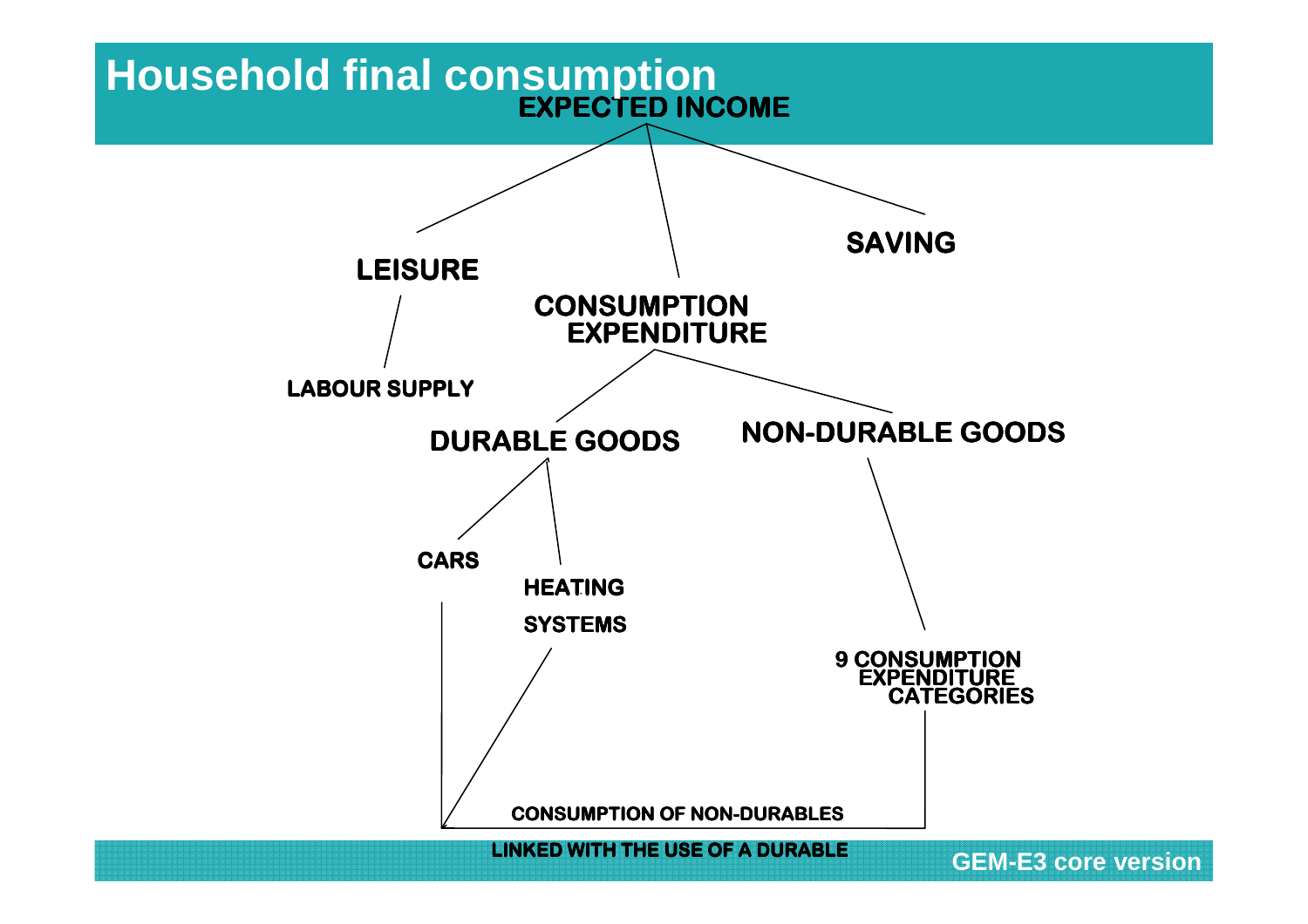# **GEM-E3: Public sector**

- Behaviour is largely exogenous
	- $\mathcal{L}_{\mathcal{A}}$  , and the set of  $\mathcal{L}_{\mathcal{A}}$ public consumption and investment
	- $\mathcal{L}_{\mathcal{A}}$ taxation and subsidy rates, permit system
	- $\mathcal{L}_{\mathcal{A}}$ social policy instruments
- Possibility of endogenous changes of taxation rates to simulate budget neutral policies
- Taxes, permits and environmental targets can be World, regional, country wide and sectorally specified, with either the level of the tax or the target exogenous and different burden sharing possibilities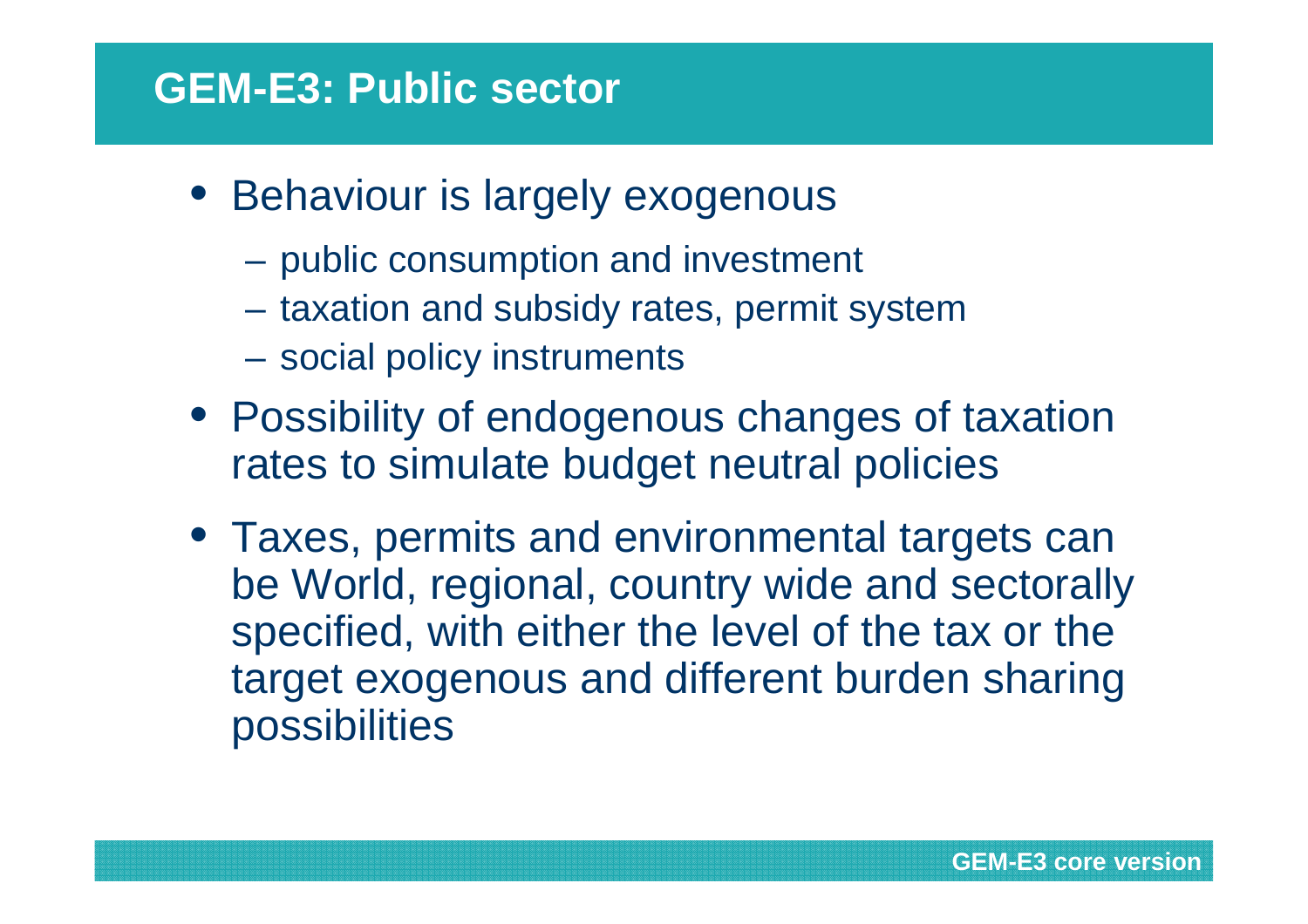# **GEM-E3: import and export**

- Domestic demand is allocated between domestic and imported goods and services, following an Armingtonspecification (imperfect substitution)
- export of one region to another are derived from the import demand from the other countries, Armingtonsubstitution elasticities crucial for trade effects.
- supply to export market occurs at same price as on domestic markets
- ensures trade matrix with zero trade deficit (in value) at the global level for the World model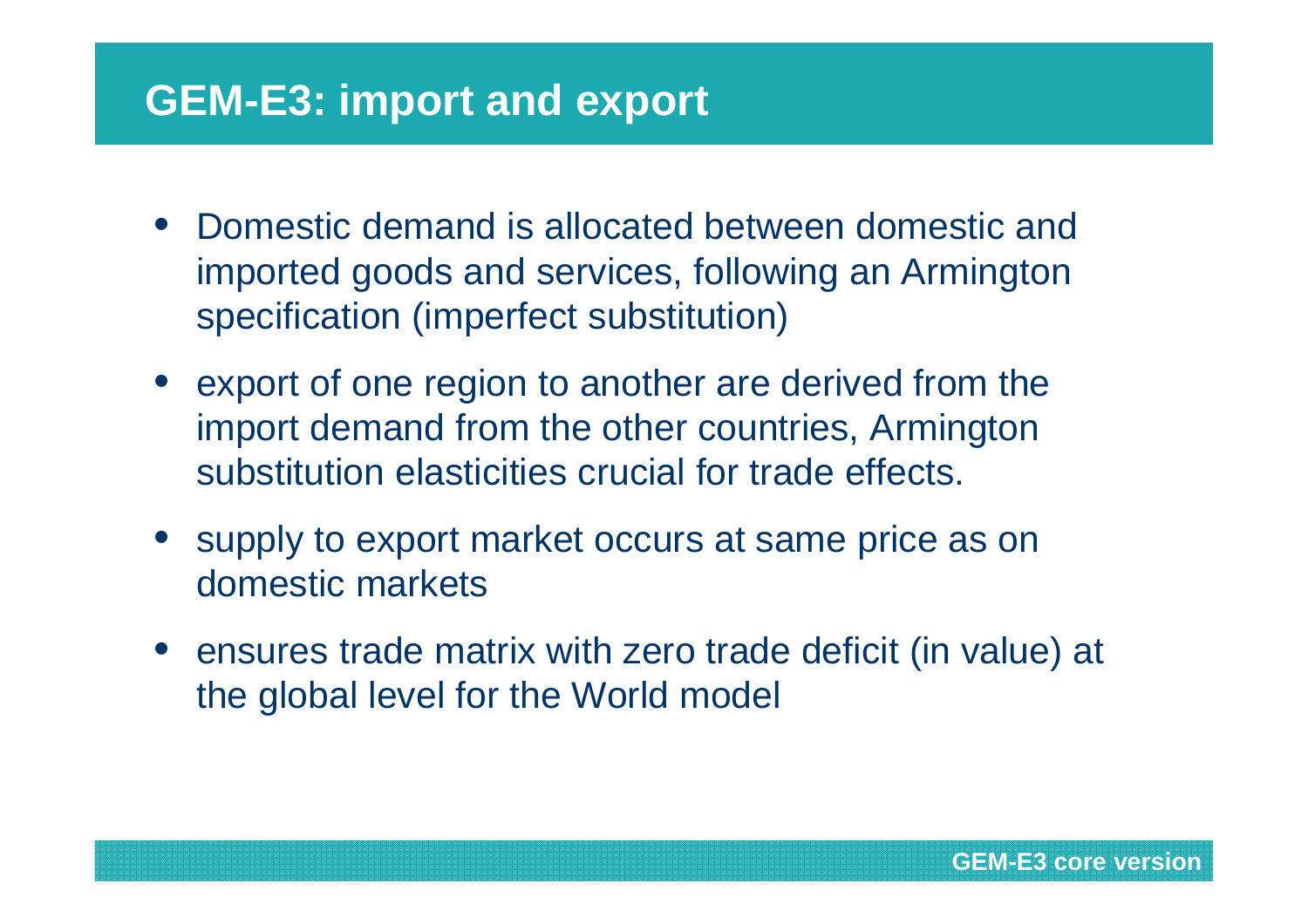# **GEM-E3: Armington demand structure**

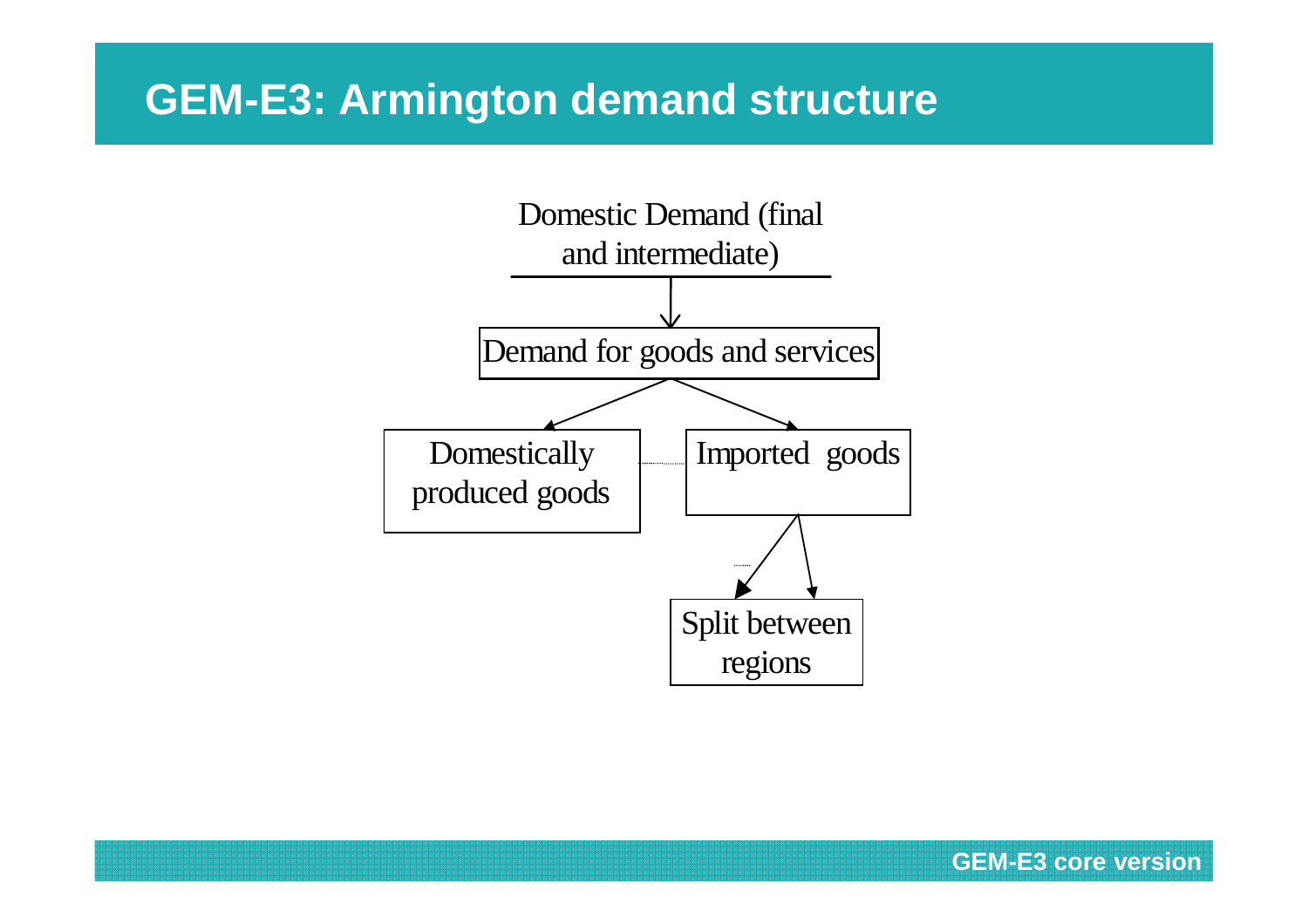# **GEM-E3: the environmental module (1/2)**

- Three important environmental problems
	- global warming
	- problems linked to deposition of acidifying emissions
	- ambient air quality linked to acidifying emissions and ozone concentrations
- Energy related emissions:  $CO<sub>2</sub>$ , NOx, SO<sub>2</sub>, VOC, particulates and the other GHG
- Three explicitly specified emission reduction mechanisms
	- end of pipe abatement (through abatement cost function)
	- substitution between fuels and/or between energetic and non energetic inputs
	- reduction through production/consumption decline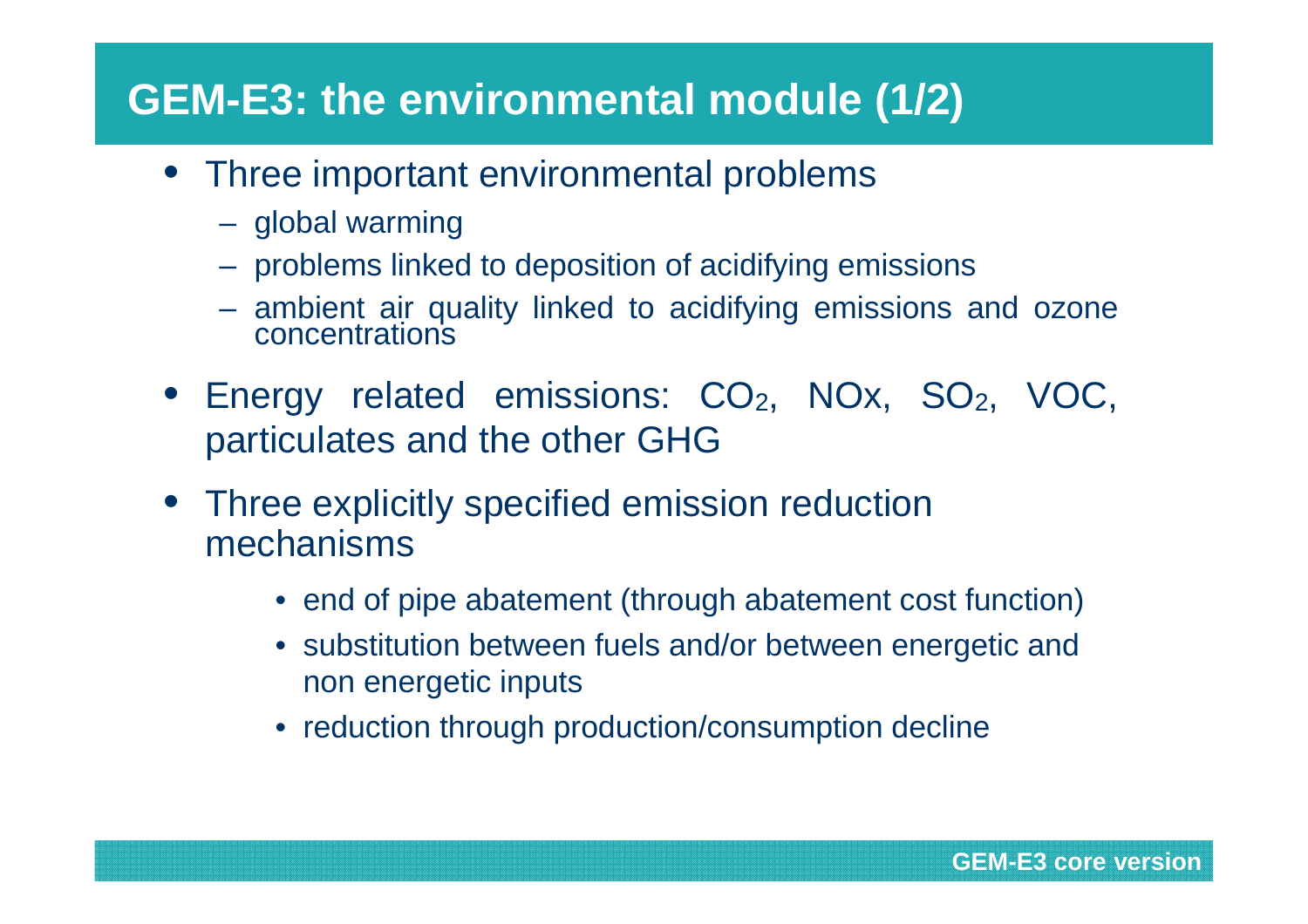# **GEM-E3: the environmental module (2/2)**

- Policy instruments
	- Permit System
		- at sectoral, national, regional or World level with specific targets
		- possibility of different schemes for burden sharing (great flexibility)
		- limits on import and export of permit
	- Endogenous or exogenous environmental tax (with possibility of neutral budget policy)
	- Energy/emission standards
- Computation of the damage generated by the emissions from one country and linked to a climate module (for the World model) integrated in the welfare evaluation, it follows the bottom-up damage function approach from**ExternE**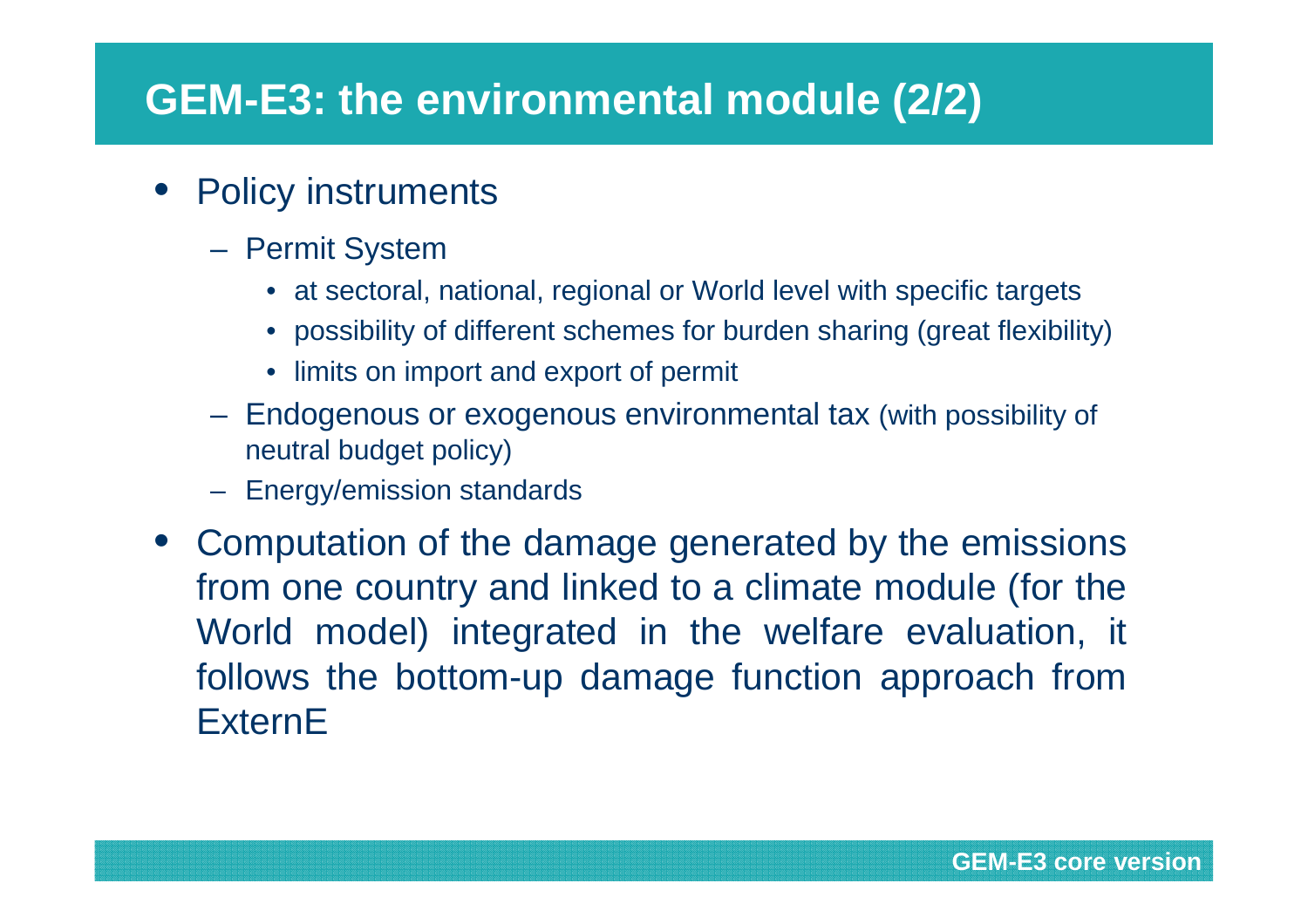# **GEM-E3: market equilibrium**

- Market clearing condition (equilibrium between demand and supply) serves to compute the market price (explicitly computed)
	- **Hart Communication**  Goods markets: unit cost of production, under perfect competition assumption
	- – Labour market: wage rate through equilibrium (full flexibility) or wage rate rule (rigidity of wage and possibility for unemployment)
	- **Hart Communication**  permit market through permit price (at sectoral, national, regional or World level)
- at equilibrium, prices such that all agents optimise their behaviour and fully use their budget
- model designed such that the sum of the agents' surplus or deficit are zero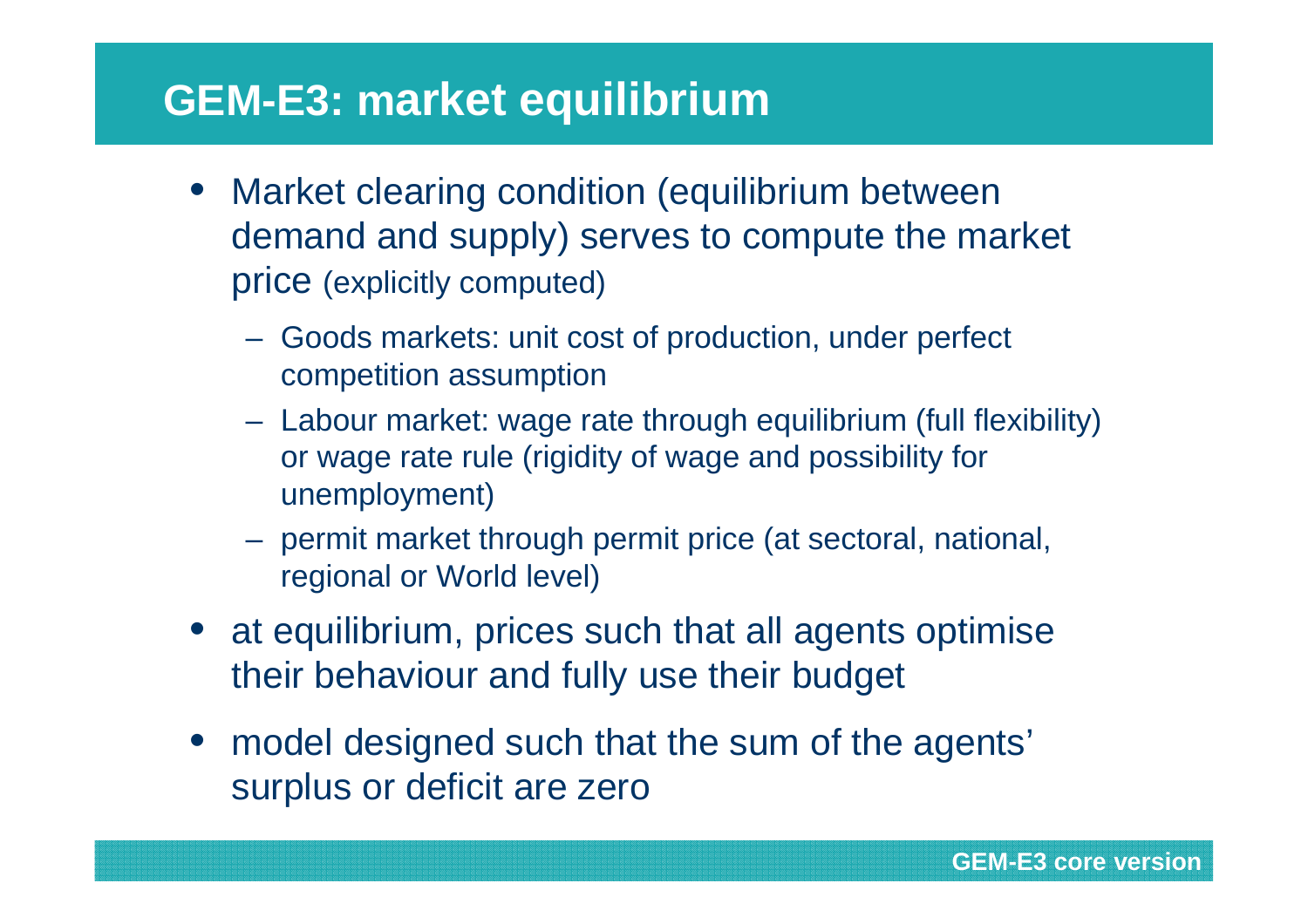# **GEM-E3: policy appraisal**

• Social Welfare Function

$$
W=\sum_{i=1}^R\frac{W_i^{(1-\epsilon)}}{(1-\epsilon)}
$$

- $\bullet$  where W<sub>i</sub> represents the Region i welfare derived from the consumer's utility function, which includes in a separable way the utility from the consumptionof goods and leisure and the environmental utility/damage
- and ε represents the degree of inequality aversion
- Such a function can incorporate two limiting cases: the utilitarian approach and the Rawlsianapproach, through ε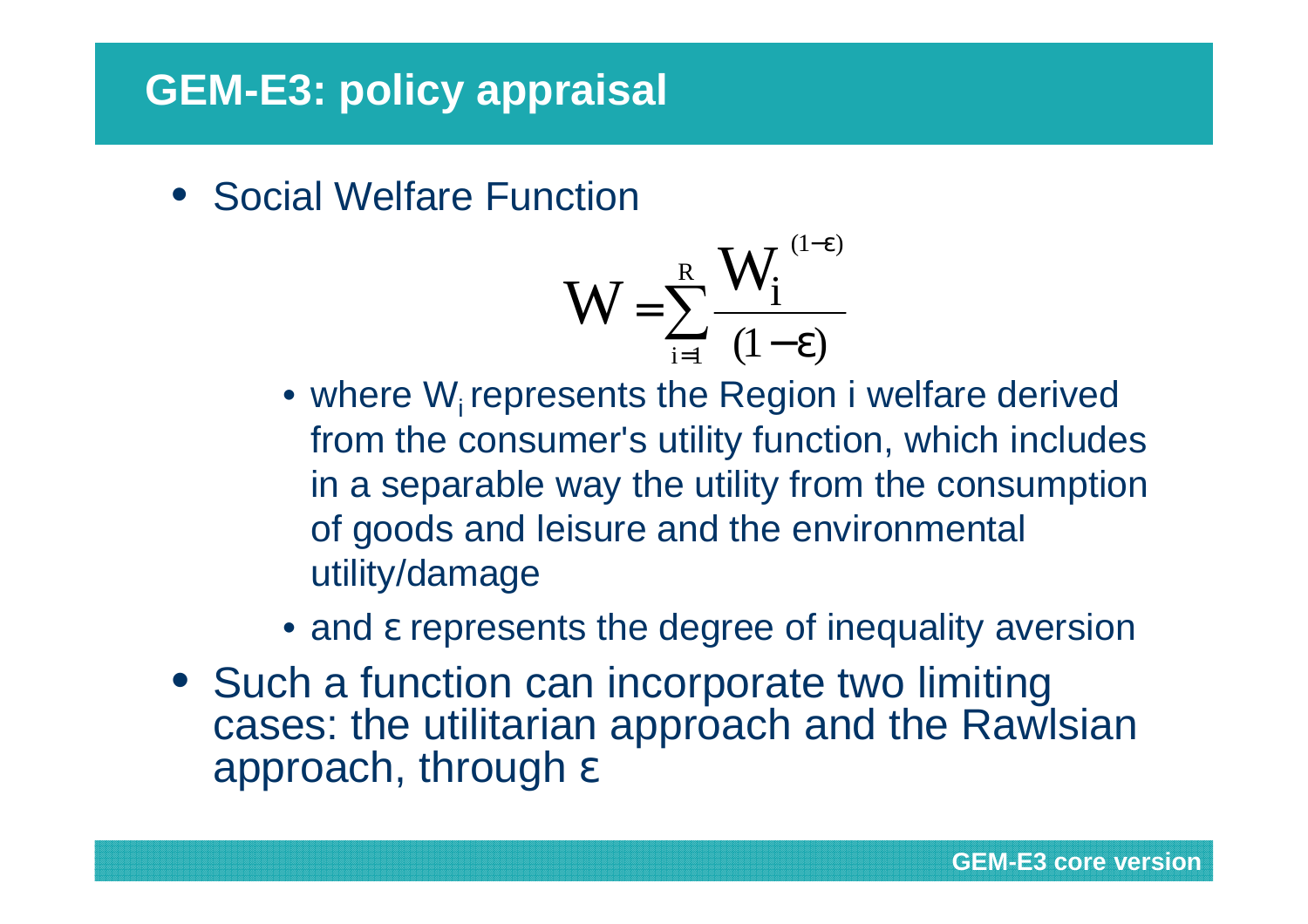# **GEM-E3 Model Extensions**

- • Endogenous growth through technology and innovation, modelling endogenously the decision and impact of R&D expenditure
- Imperfect competition in goods and permit market, allowing for the impact of market power and economies of scale
- Energy modelling extension through a bottom up energy system sub-model and the depletable energy resourcesmechanism
- Imperfect markets for labour (through market negotiation)
- •Improvement of the dynamics in the demand for capital

These extensions are currently updated or under further development. The objective is to better represent the objectives on the policy agenda (knowledge society, growth, internal market, environmental sustainability, unemployment)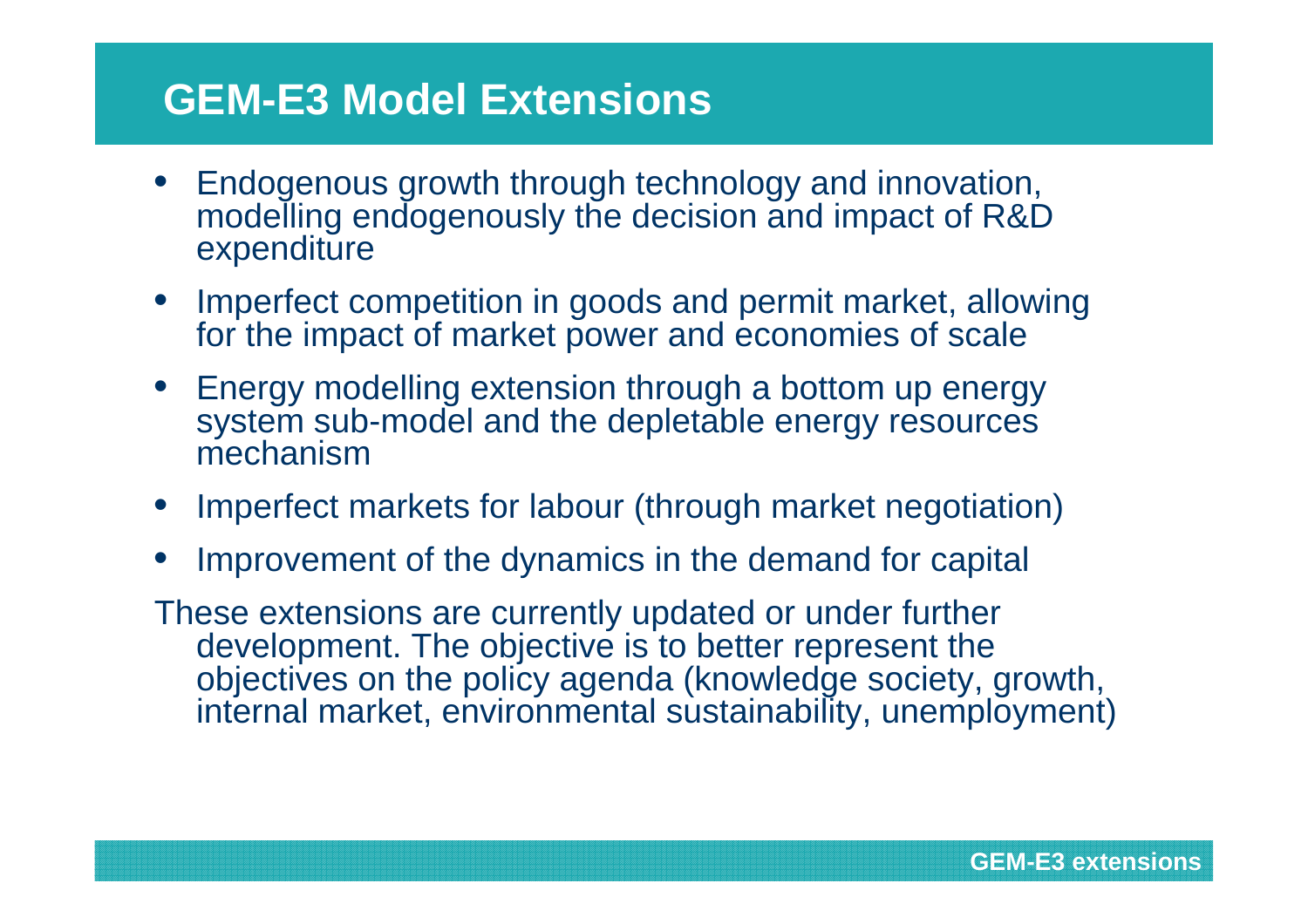# **GEM-E3 endogenous technical change**

- • Basic modelling idea: combination of two productionfunctions:
	- Knowledge production function: supply, generation of new innovation
	- Output production function: standard KLEM function account for the impact of endogenous technology innovation
- Innovation on products (in the EU mainly the equipment and the chemical goods) to the benefit of the processes used in other sectors, on processes and human capital improvements
- The combination of product, process and human capital improvement augment the quality of all commodities
- Innovation purchasing decision of the firm induces spillovers to other sectors and countries but there benefit are less than for the generator of innovation
- For equal value of two products, the one with better quality sells larger quantity at lower price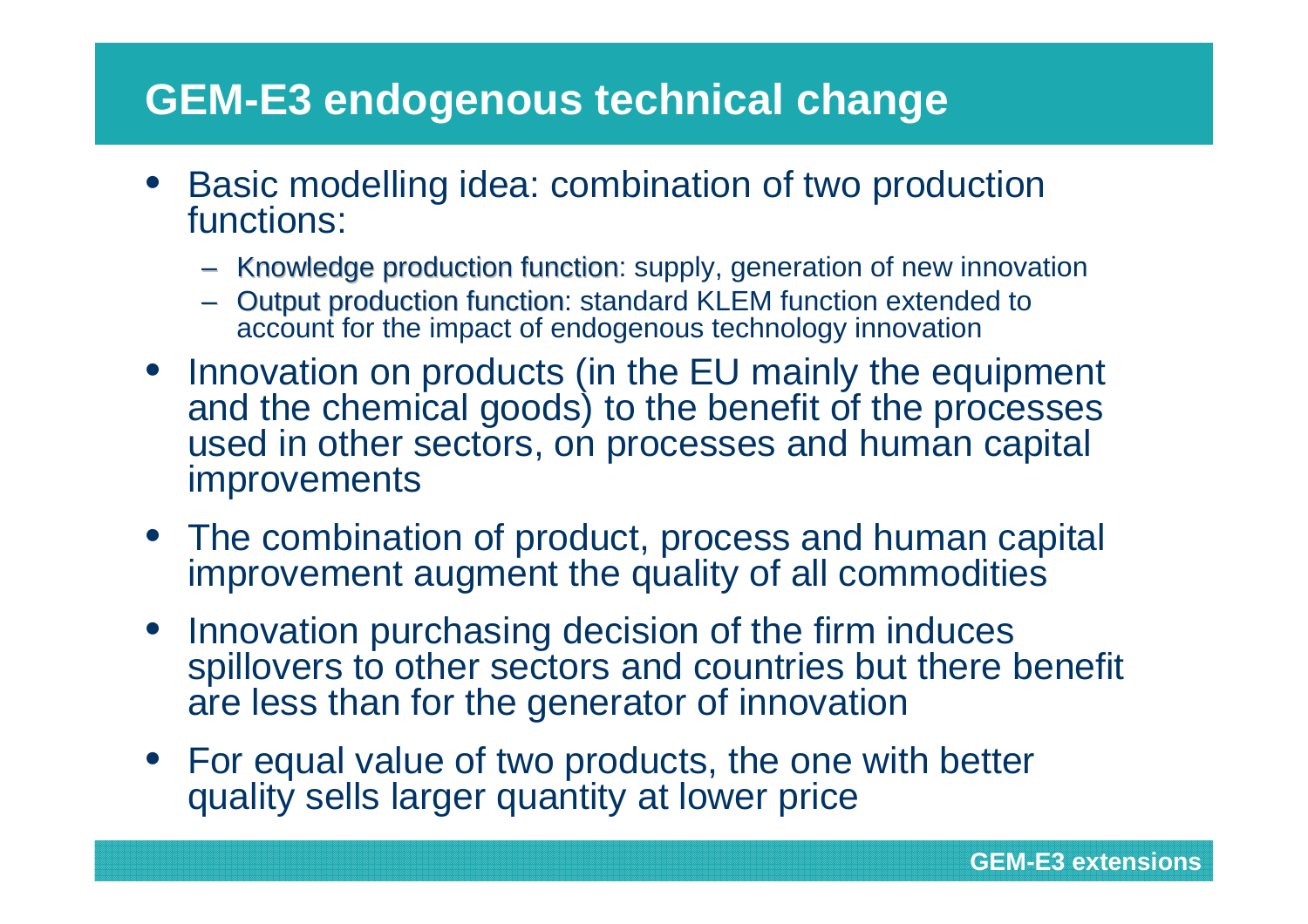# **GEM-E3 imperfect competition**

- • Basic modelling idea compared to core version:
	- The selling price of a good results from the unit cost, an endogenous markup (due to imperfect competition) and the eventual barriers to trade
	- Economies of scale through fixed factor
	- Product differentiation and love of variety effects on the demand side
- Hypothesis about horizontal product differentiation between firms within the same sector and country; when the number of varieties increase, the consumer (final or intermediate) obtains the sme aggregate quantity more efficiently (i.e. with lower quantities hence lower cost)
- The mark-ups reduce when enlarging the market, as a result of more intensive competition, the larger variety of products and the increasing returns to scale (efficient size of company). This further induces growth.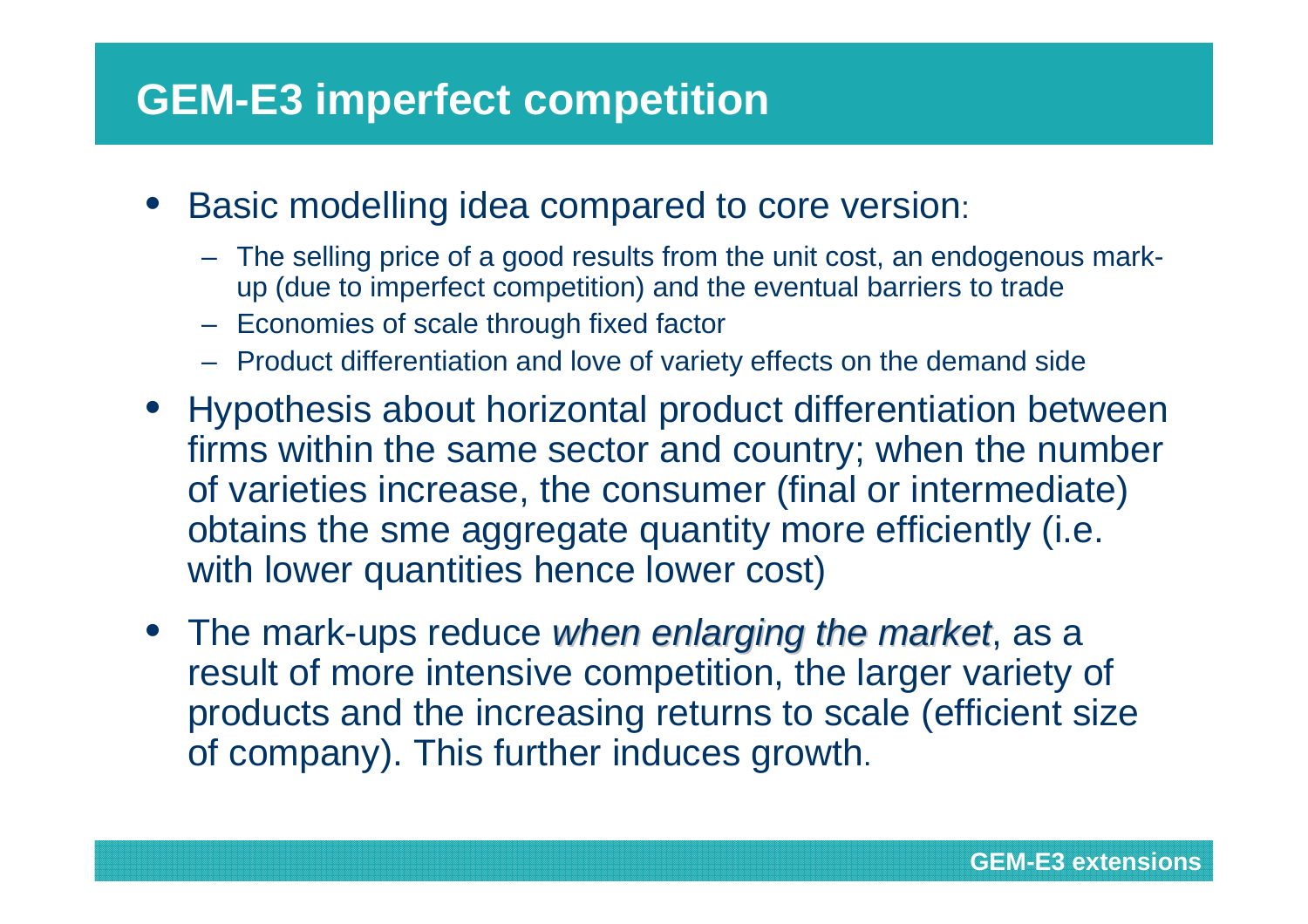# **GEM-E3 energy modelling**

- • Bottom up modelling of the power generation sector:
	- Engineering oriented modelling of the electricity sector for a more explicit representation of the decision process in the sector.
	- explicit representation of a variety of old and new technologies of power generation with possibility for semi-endogenous learning;
	- Short-term: least-cost dispatching of existing power plants under capacity constraints, for different load segments, placed at the bottom of the electricity sector CES nesting
	- Long-term: investment into new power generation plants based on expected demand, unit costs (capital and fuels) and relative risks
- $\bullet$  Modelling of the supply of depletable resources (GEM-E3 World)
	- Extraction rate, discovery rate and their effect on the cost of resources
	- The price of energy resources (e.g. oil, gas) is endogenous at world or regional scales, as a function of
		- The rate of extraction r from proven reserves and d the rate of discovery of new reserves which are function of d and yet-to-find-reserves
		- The accumulated use of the resources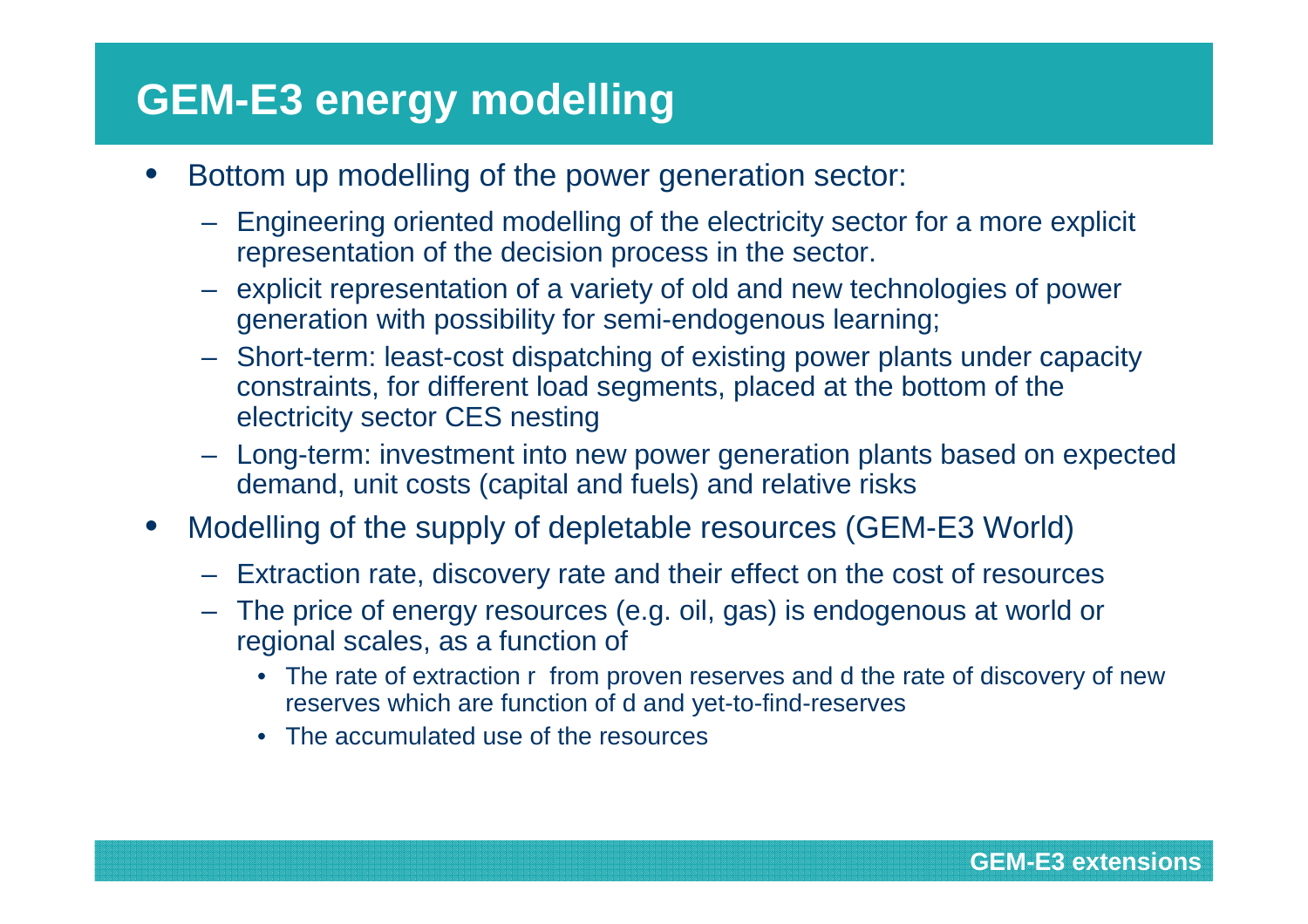# **Case studies with GEM-E3**

- Contribution to EU impact assessment of
	- $\mathcal{L}_{\mathcal{A}}$  , and the set of the set of the set of the set of the set of the set of the set of the set of the set of the set of the set of the set of the set of the set of the set of the set of the set of the set of th Climate policy: impact of different allocation of reduction target and differentiated participation for world climate agreement
	- $\mathcal{L}_{\mathcal{A}}$  , and the set of the set of the set of the set of the set of the set of the set of the set of the set of the set of the set of the set of the set of the set of the set of the set of the set of the set of th EU target of -20% GHG reduction in 2020
	- Clean air for Europe: macroeconomic impact of the EU strategy (with targets derived from RAINS/GAINS
- Case studies for DG TAXUD on energy taxation reforms
- Economic impact of climate change in Europe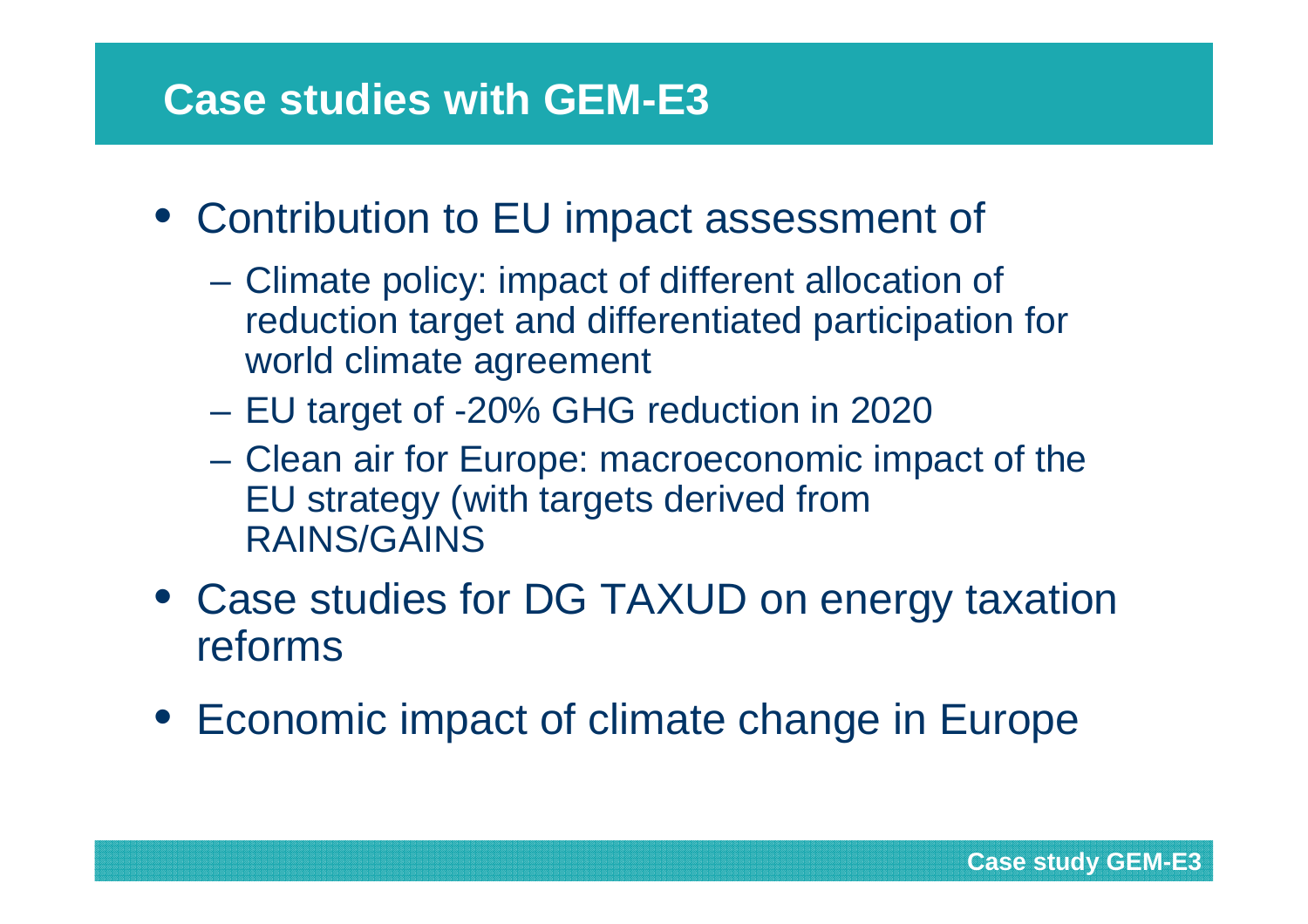- Overall target allowing not more than 2°temperatureincrease in the long term
- Allocation of the targets between countries/regions and intermediate targets for implementation in GEM-E3
	- Relative greater effort by Annex B countries
	- Gradual participation of the other regions in the reduction effort
- Grouping of the countries/regions:
	- Group 1: AUZ, JPN, CAN, USA, EU27, OEU, FSU
	- Group 2: MEV, MED, MEA, EAS Both groups with a target from 2020 onwards of -22.5 for 2020 and -38% versus 1990 in 2030
	- Group 3: BRA, LAM, IND, CHN, RAS, SAFR with a gradually increasing target from 2030 onwards, + 135% versus 1990 in 2030.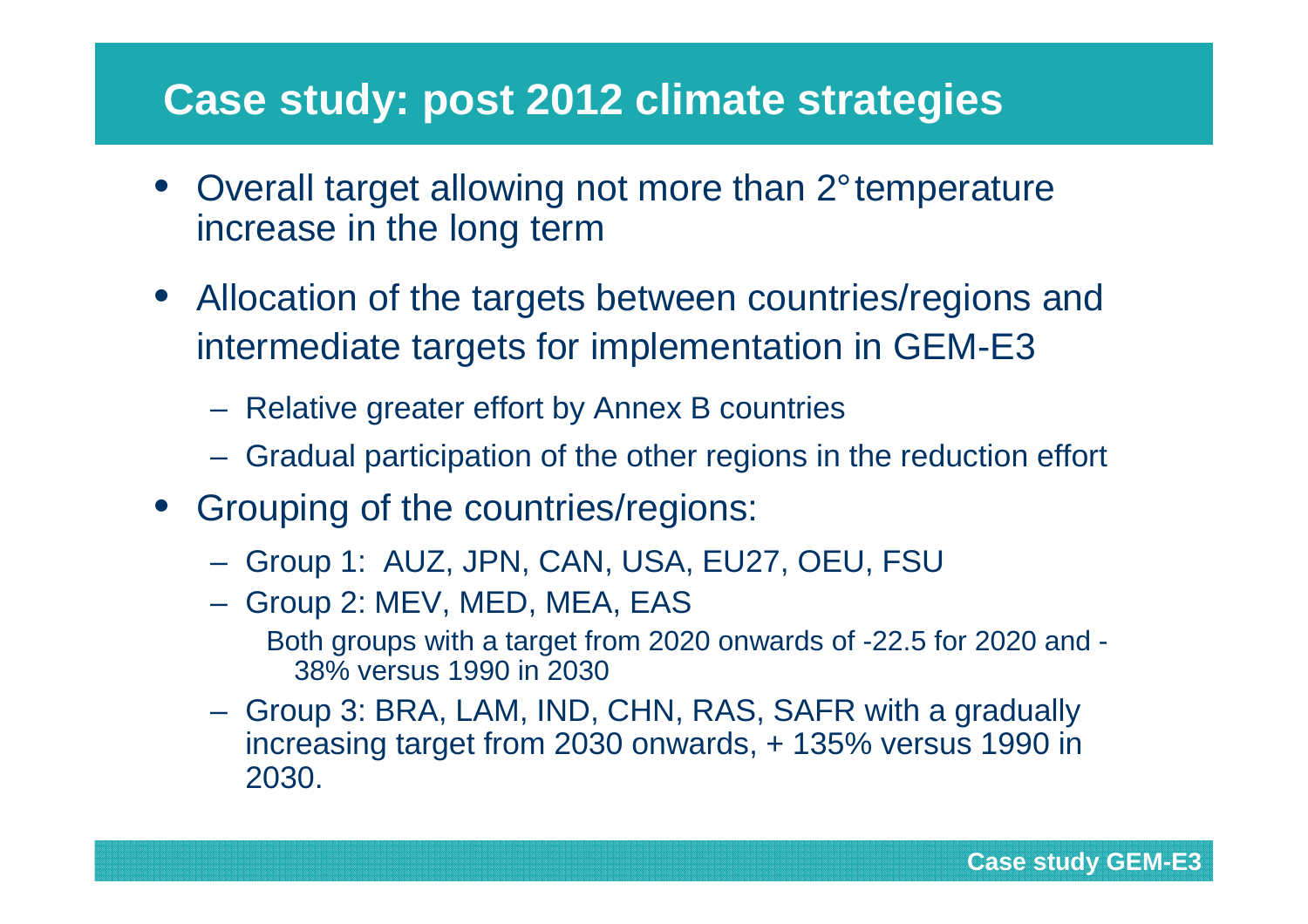- • Allocation of the target between countries and sectors:
	- Allocation within group by grandfathering
	- Allocation between energy intensive sectors within region on a cost efficiency basis
- Policy instrument: emission trading
	- Energy intensive sectors: a World ETS, i.e. an international emission trading system for these sectors between all groups contributing to the target
	- Other sectors: a domestic trading system for household and sectors not included in the WETS
	- Use of flexible mechanisms is possible depending on the scenarios but limited to the energy intensive sectors
- The Kyoto target are respected for participating countries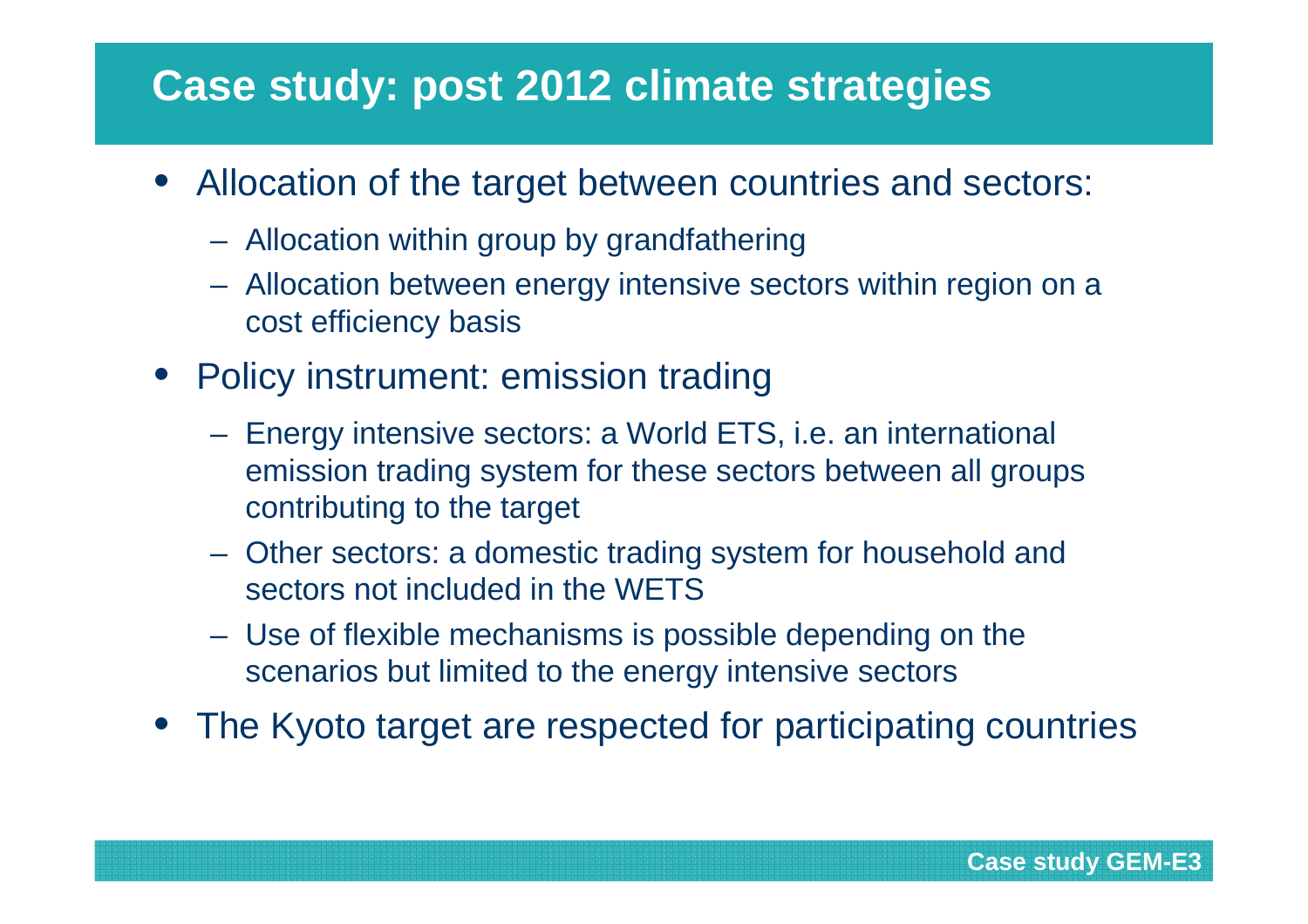- **Scenario 1**: the countries Brazil, other Latin America, South Africa and China are participating in the World ETS from 2020 onwards;
	- $\mathcal{L}_{\mathcal{A}}$  , and the set of  $\mathcal{L}_{\mathcal{A}}$  Endowment for 2020 and 2025 before having a reduction target equal to the reference emissions of the sectors in the country participating in the WETS.
	- $\mathcal{L}_{\mathcal{A}}$ no domestic target before having a reduction target.
- **Scenario 2**: all countries participate in the World ETS only when they have a reduction target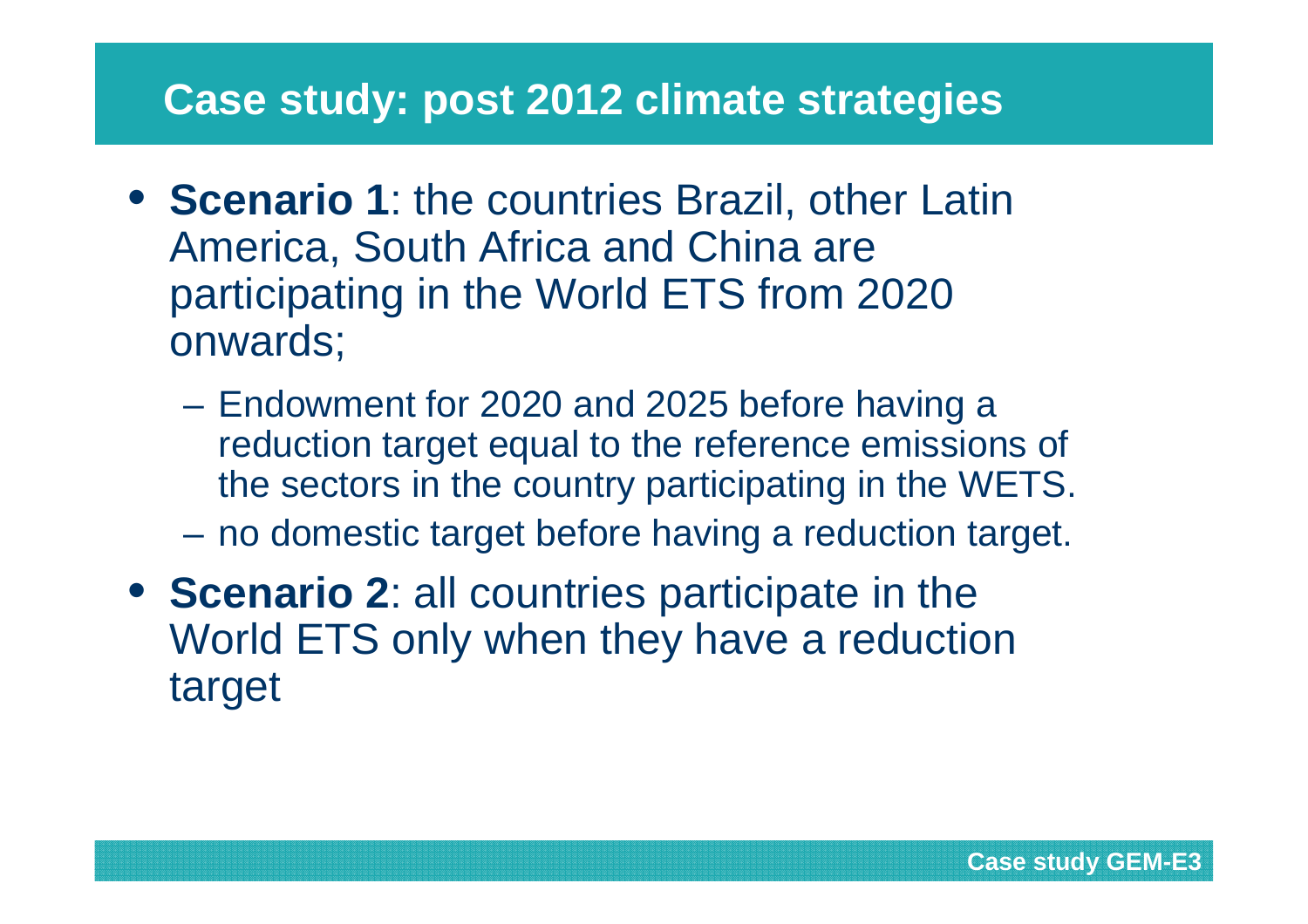- • Reduction targets for 2020 are already stringent for the developed world and are further increasing in 2030.
	- the cost in terms of welfare remains limited but increases with the stringency of the target.
	- regions without target suffers from the decrease in the other regions
- Early participation has a positive effect:
	- less loss of competitiveness for energy intensive sectors
	- reduces the welfare cost for group I and II before 2030
	- It is also positive for the regions providing most of the emission reduction such as China, but more neutral for the other early participants such as Brazil
	- Countries not participating do not gain from the early participation as they are losing some possible market gain in the energy intensive sectors.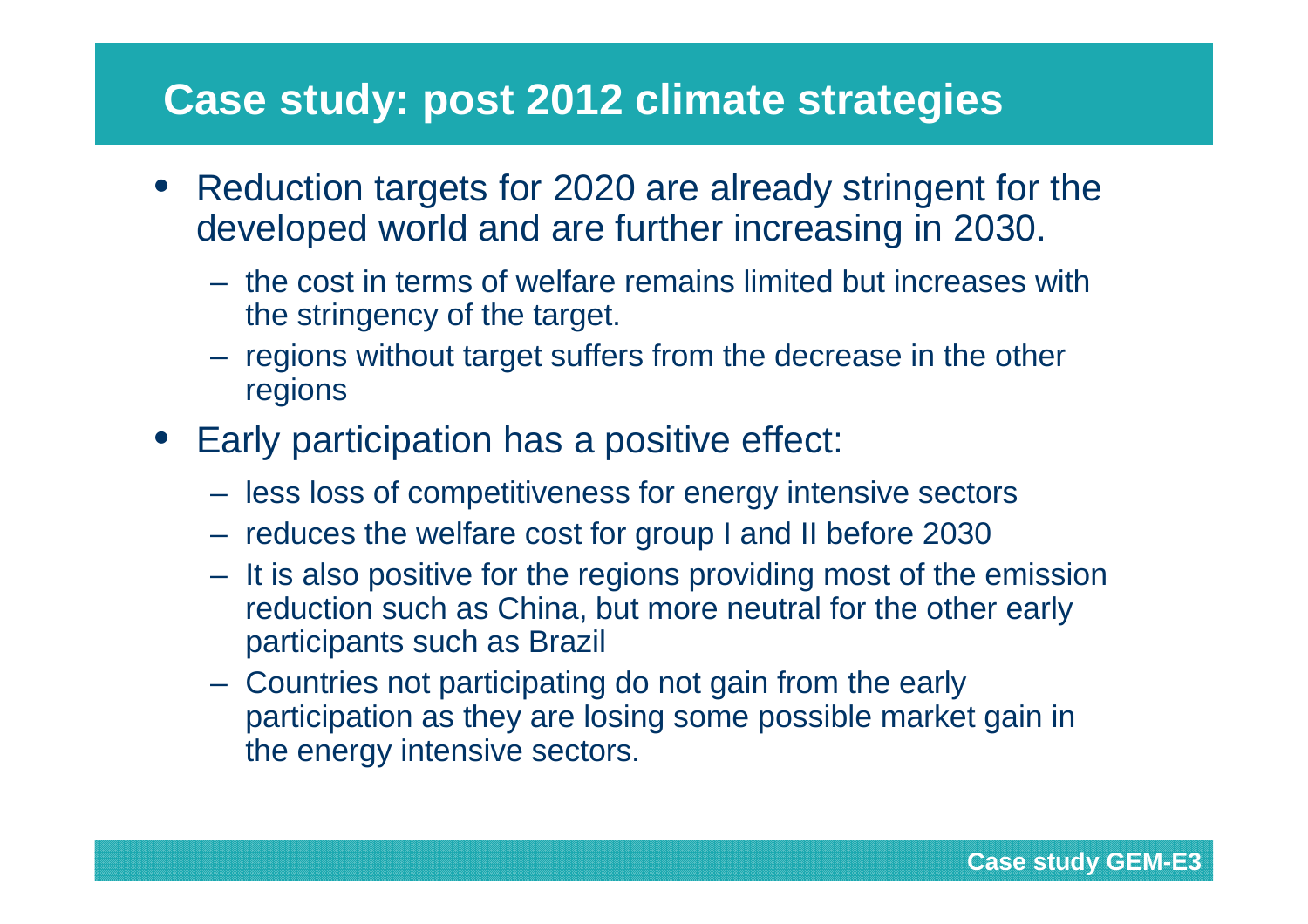|                                                 |          |            | Scenario 1: early participation |            | Scenario 2: participation when target |            |          |            |  |  |
|-------------------------------------------------|----------|------------|---------------------------------|------------|---------------------------------------|------------|----------|------------|--|--|
|                                                 | 2020     |            | 2030                            |            | 2020                                  |            | 2030     |            |  |  |
|                                                 |          | <b>GHG</b> |                                 | <b>GHG</b> |                                       | <b>GHG</b> |          | <b>GHG</b> |  |  |
|                                                 | Economic | Emissio    | Economic                        | Emissio    | Economic                              | Emissio    | Economic | Emission   |  |  |
|                                                 | Welfare  | ns         | Welfare                         | ns         | Welfare                               | ns         | Welfare  | S          |  |  |
| <b>USA</b>                                      | $-1.4%$  | $-39.5%$   | $-3.4%$                         | $-52.1%$   | $-1.4%$                               | $-46.6%$   | $-3.4%$  | $-52.1%$   |  |  |
| EU27                                            | $-2.3%$  | $-28.1%$   | $-5.7%$                         | $-41.6%$   | $-2.4%$                               | $-33.6%$   | $-5.8%$  | $-41.6%$   |  |  |
| <b>Brazil</b>                                   | $-0.3%$  | $-4.8%$    | $-1.5%$                         | $-15.0%$   | $-0.3%$                               | 3.6%       | $-1.5%$  | $-15.0%$   |  |  |
| India                                           | $-0.9%$  | 0.5%       | $-1.6%$                         | $-23.3%$   | $-0.7%$                               | 0.7%       | $-1.6%$  | $-23.3%$   |  |  |
| China                                           | 0.3%     | $-29.5%$   | $-0.8%$                         | $-32.8%$   | $-0.8%$                               | 1.8%       | $-0.8%$  | $-32.7%$   |  |  |
| World                                           |          |            |                                 |            |                                       |            |          |            |  |  |
| inequality aversion=0                           | $-1.2%$  | $-25.9%$   | $-3.4%$                         | $-37.2%$   | $-1.3%$                               | $-23.6%$   | $-3.4%$  | $-37.2%$   |  |  |
| World<br>inequality                             |          |            |                                 |            |                                       |            |          |            |  |  |
| aversion=1                                      | $-0.4%$  |            | $-1.4%$                         |            | $-0.5%$                               |            | $-1.4%$  |            |  |  |
| <b>GHG</b> permit price<br>(US\$2001/ton CO2eq) |          | 40.9       |                                 | 83.4       |                                       | 73.5       |          | 83.3       |  |  |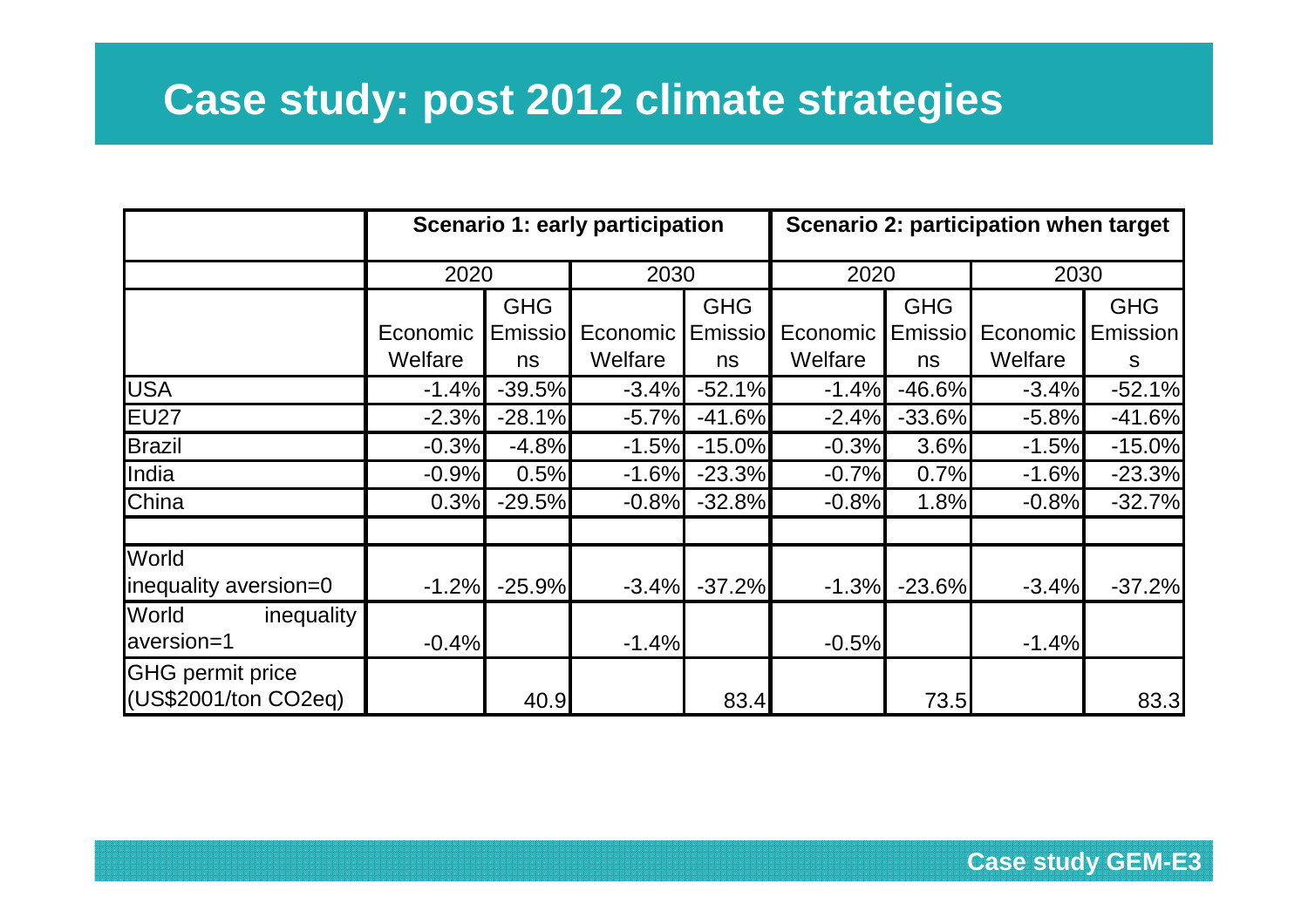#### **Case study: the climate energy package for 2020**

- $\bullet$  Macroeconomic impact of the climate energy packet for 2020 with GEM-E3 (the impact on the energy system derived with PRIMES), with the overall target of 20% reduction ( in GEM-E3 without specific target for renewables/biofuels)
- Focus on the distributional impact of different schemes for the allocation of permits and of the auctioning revenues
- $\bullet$ **Scenarios** 
	- Scenario with a cost efficient allocation of the permit through a EU wide permit system with free distribution of permits (fixes the allocation at EU level of the reduction target between the energy intensive sectors and the other sectors, based on equal marginal abatement cost.
	- Scenarios with EU ETS for the energy intensive sectors (with auctioning) and domestic policy for the others (tax or command and control)
	- Scenarios with different allocation between countries for the domestic targets and for the revenue from the auctioning of the ETS permits in function of GDP per head
	- Scenarios with the possibility of JI/CDM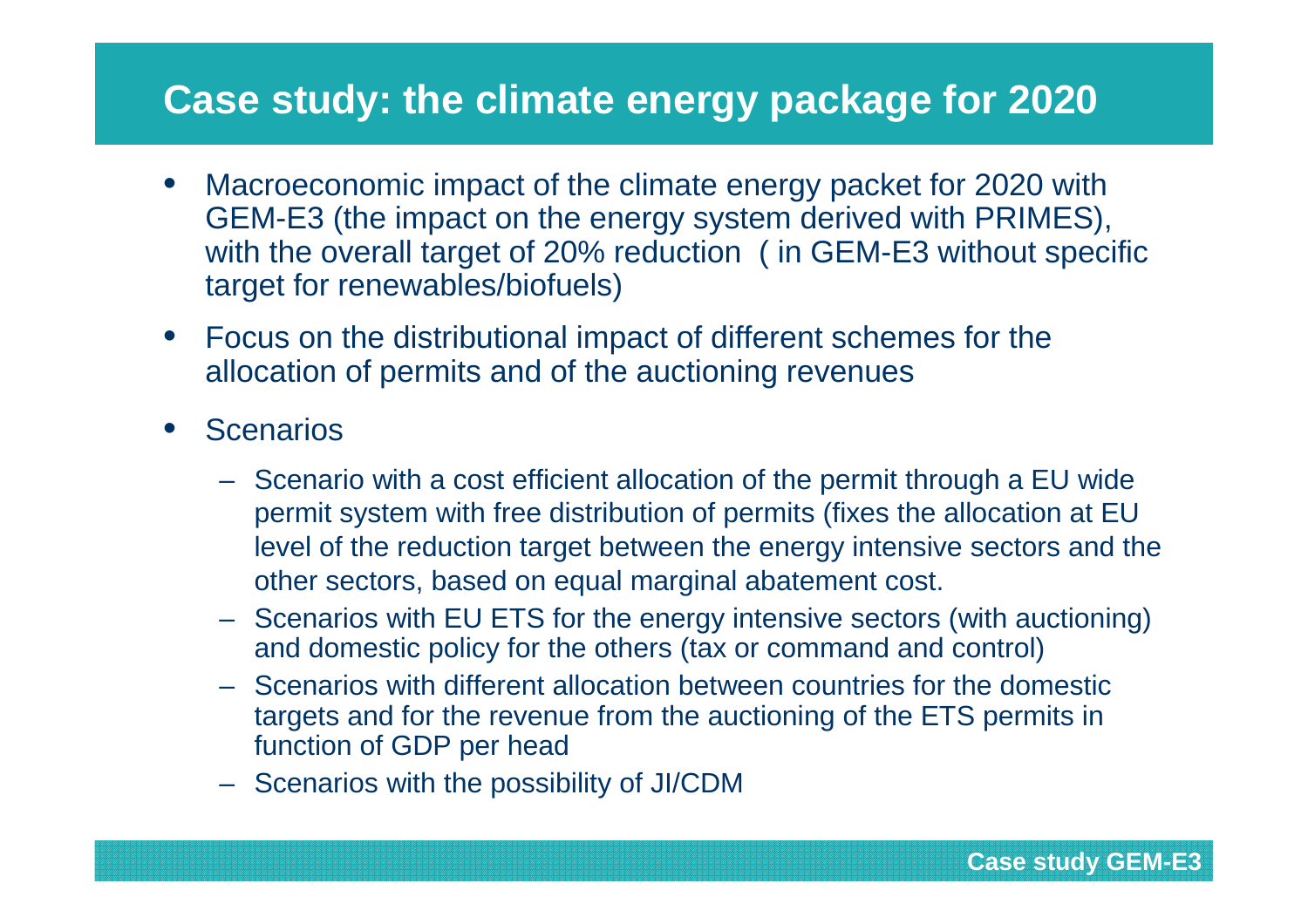#### **Case study: the climate energy package for 2020 (2)**

- Possible to reduce the CO2 emissions unilaterally with 20% at a reasonable cost.
- The distribution of the cost between the EU countries can be rather differentiated depending on
	- the initial allocation,
	- the CO2 reduction cost,
	- the share of the energy intensive sectors in the country economy and
	- the distribution of the revenue of the permits' sales.
- Using cost efficient instruments such as permit markets can limit the overall cost in GDP of the policy measure.
- Implementing a cross country ETS and a domestic policy for non ETS sectors can have a cost in terms of efficiency when the targets in the non ETS sectors are reallocated but it is beneficial in terms of distribution of the cost between countries.
- Using revenue generating policy instruments associated with a lumpsum transfer to household favours the household consumption and contributes to the overall welfare increase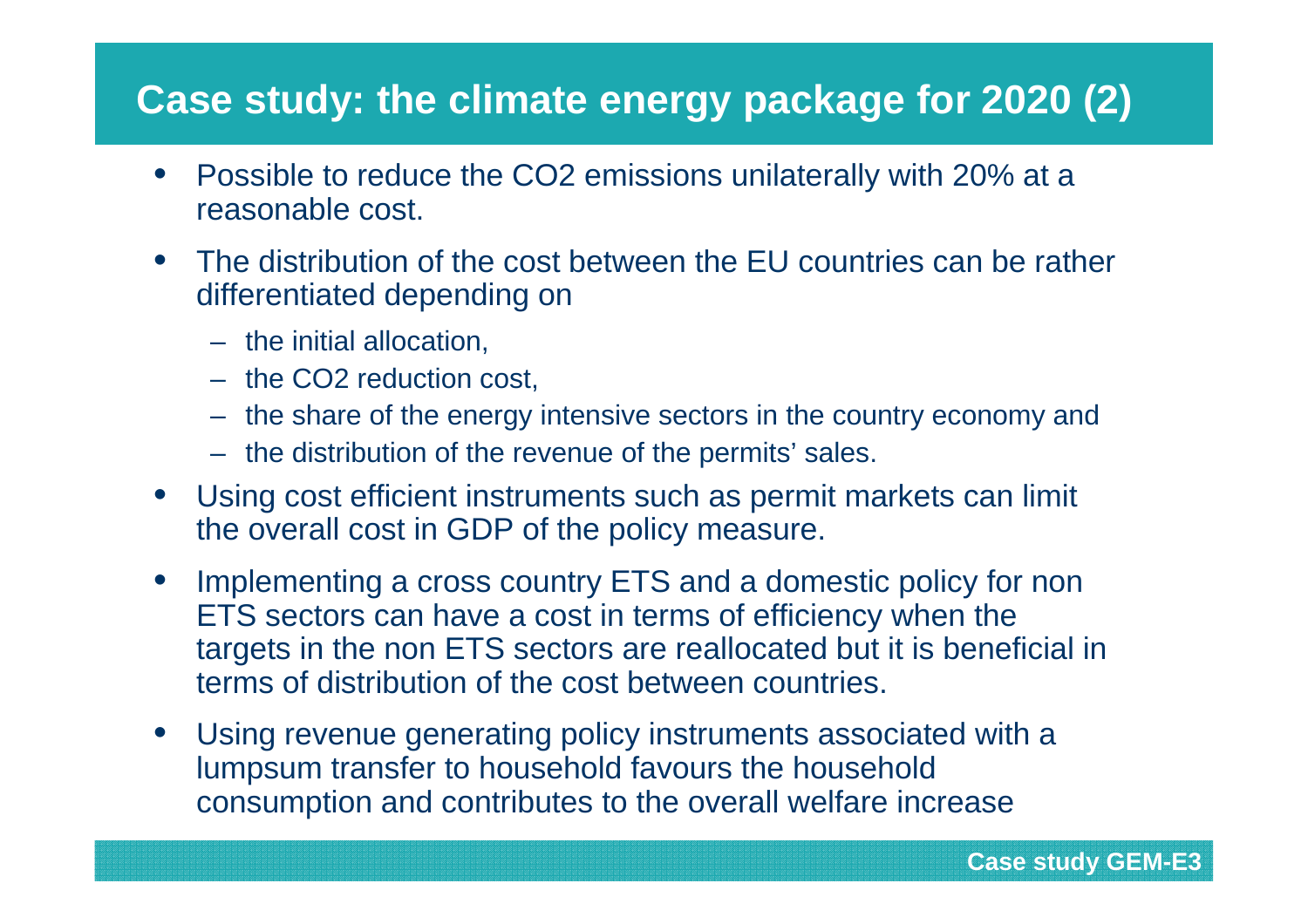#### **Case Study: Macroeconomic effect of CAFE**

- Study for evaluation of macro economic impact of the NEC strategy for the European Commission with GEM-E3 (2006/8):
	- Data/Results from GAINS integrated in GEM-E3:
		- emission coefficient and evolution over time
		- marginal abatement cost for local pollutants
	- Evaluation of the macroeconomic impact of the reduction target obtained by RAINS
		- Overall cost, with and without a climate policy
		- Policy instruments at national level and sectoral level depending on the pollutant (standard/permit system)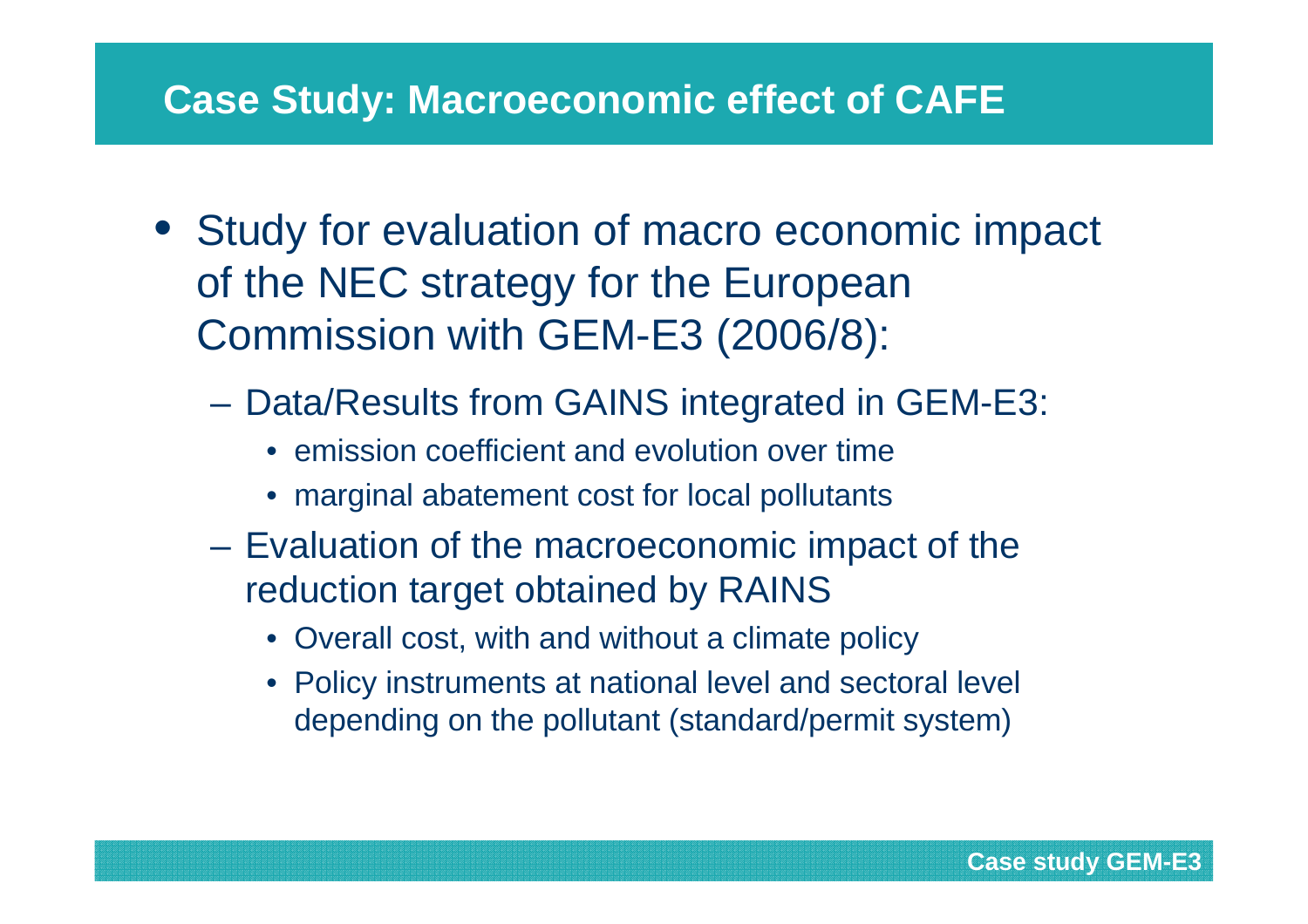# **Case Study: Macroeconomic effect of CAFE (2)**

- The macroeconomic cost of air pollution reduction remains limited compared to the benefits obtained in terms of air quality, health and ecosystem
- The benefits return mainly to the EU citizens.
- The effect on the competitiveness of the sectors remains small because the price effect is limited and all EU countries participate in the abatement effort.
- The overall cost depends on the climate/energy policy associated with the air quality policy, the climate policy contributing already to the reduction of the local pollutant.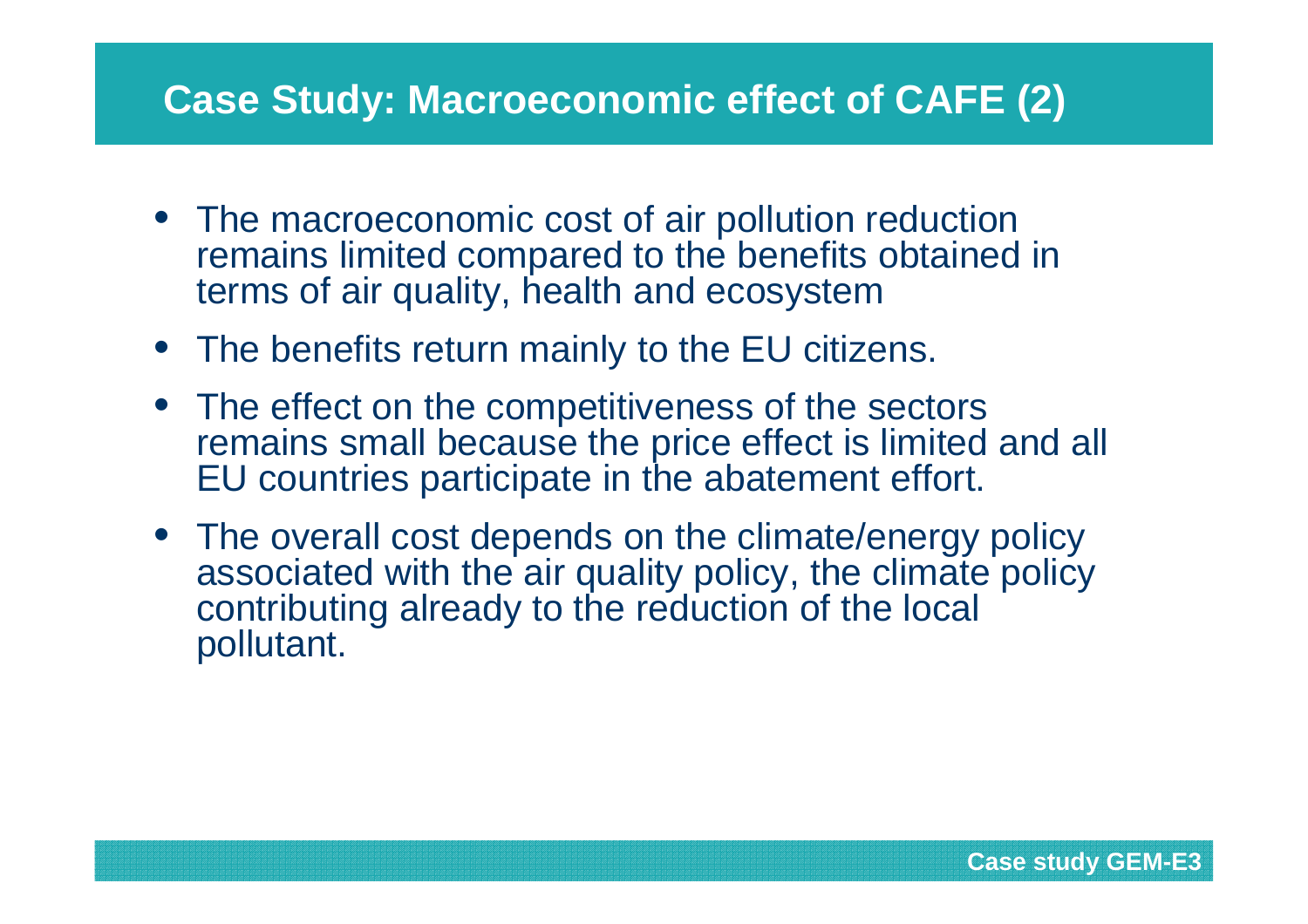# **Case Study: Macroeconomic effect of CAFE (3)**

|                       | Impact compared to BL w/o climate policy |           |                          |                |                 | Impact compared to BL with climate policy |                                   |                          |                |                |
|-----------------------|------------------------------------------|-----------|--------------------------|----------------|-----------------|-------------------------------------------|-----------------------------------|--------------------------|----------------|----------------|
|                       | Emission                                 |           | <b>Emission</b> Emission | PM             | Emission        |                                           | <b>Emission Emission Emission</b> |                          | <b>PM</b>      | Emission       |
| EU                    | $-11.4%$                                 | $-28.3%$  | $-3.9\%$                 | $-21.6%$       | $-15.7\%$       | $-9.1\%$                                  | $-20.6%$                          | $-3.5%$                  | $-20.1%$       | $-14.2%$       |
| Germany               | $-12.7%$                                 | $-6.9\%$  | $-0.5%$                  | $-8.7\%$       | $-21.0%$        | $-9.9\%$                                  | $-4.4%$                           | $-0.2\%$                 | $-8.7\%$       | $-20.5%$       |
| France                | $-7.1%$                                  | $-18.9%$  | $-2.5%$                  | $-12.4%$       | $-18.7%$        | $-6.3%$                                   | $-13.5%$                          | $-1.3%$                  | $-11.8%$       | $-16.9%$       |
| UK                    | $-13.1%$                                 | $-25.1%$  | $-1.4%$                  | $-16.9\%$      | $-13.7%$        | $-9.9\%$                                  | $-16.5%$                          | $-0.5\%$                 | $-13.6%$       | $-10.7%$       |
| Czech Republic        | $-17.9\%$                                | -24.8%    | $-2.4\%$                 | $-9.1\%$       | $-14.5\%$       | $-13.5\%$                                 | -19.8%                            | $-3.4\%$                 | -7.9%          | $-10.6\%$      |
| Poland                | $-13.6%$                                 | $-38.7%$  | $-8.4\%$                 | $-29.9\%$      | $-19.7%$        | $-7.9\%$                                  | $-34.2%$                          | $-9.6\%$                 | $-27.1%$       | $-14.2%$       |
|                       |                                          |           |                          |                | Final           |                                           |                                   |                          |                | Final          |
|                       |                                          | Gross     |                          |                | Energy          |                                           | Gross                             |                          |                | Energy         |
|                       | Economi <sup>1</sup>                     |           | Domestic Employm         |                | <b>Consumpl</b> |                                           |                                   | Economi Domestic Employm |                | <b>Consump</b> |
|                       | c Welfare                                | Product   | ent                      | <b>Exports</b> | tion            | c Welfare                                 | Product                           | ent                      | <b>Exports</b> | tion           |
| EU                    | $-0.04\%$                                | $-0.07\%$ | $-0.05%$                 | $-0.11\%$      | $-0.79\%$       | $-0.03%$                                  | $-0.02%$                          | $-0.02\%$                | 0.01%          | $-0.23%$       |
| Germany               | $0.00\%$                                 | $-0.03%$  | $-0.02%$                 | $-0.14%$       | $-0.60%$        | $0.00\%$                                  | $-0.01%$                          | $-0.01%$                 | $-0.03\%$      | $-0.10%$       |
| France                | $0.00\%$                                 | $-0.05%$  | $-0.03\%$                | $-0.15%$       | $-0.62%$        | $-0.01%$                                  | $-0.01%$                          | $-0.02\%$                | $-0.03\%$      | $-0.30%$       |
| <b>UK</b>             | $-0.02%$                                 | $-0.05\%$ | $-0.03%$                 | $-0.04\%$      | $-0.88%$        | $0.00\%$                                  | $-0.02%$                          | $-0.01\%$                | $-0.01\%$      | $-0.19%$       |
| <b>Czech Republic</b> | $-0.26%$                                 | $-0.14%$  | $-0.06\%$                | $-0.17%$       | $-1.75%$        | $-0.15%$                                  | $-0.02%$                          | $-0.01\%$                | $0.02\%$       | $-1.07%$       |
| Poland                | $-0.78%$                                 | $-0.41%$  | $-0.10\%$                | $-0.21%$       | $-6.00\%$       | $-0.38%$                                  | $-0.10%$                          | $-0.01%$                 | 0.15%          | $-5.32%$       |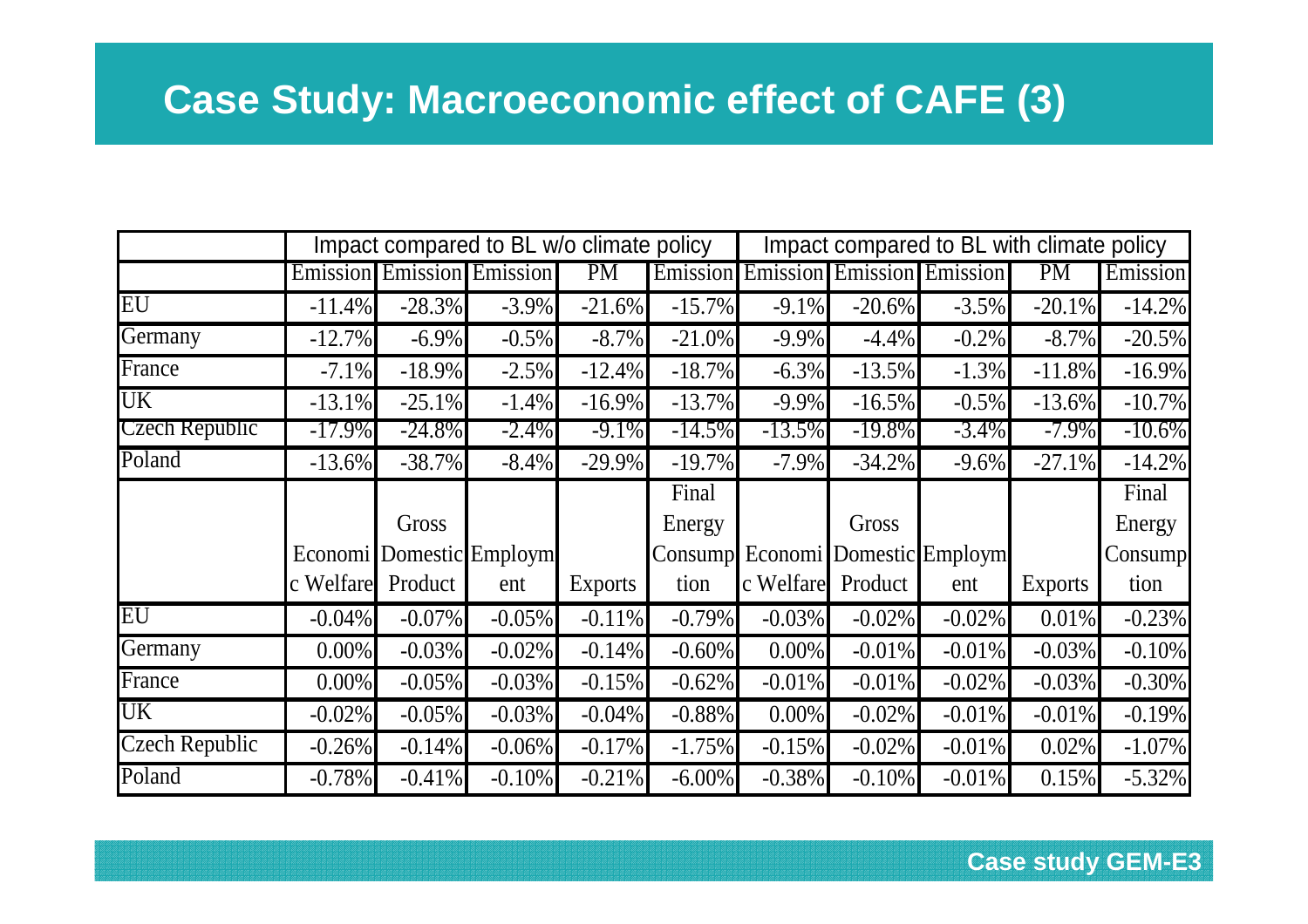# **Case study: Harmonisation of Energy Taxation**

- Study for DG TAXUD on the harmonisation of the energy taxation in the EU
- Scenarios
	- Implementation of the harmonised tax level, with compensation by employers social security contribution
	- $\mathcal{L}_{\mathcal{A}}$  , and the set of the set of the set of the set of the set of the set of the set of the set of the set of the set of the set of the set of the set of the set of the set of the set of the set of the set of th With and without climate policy
	- $\mathcal{L}_{\mathcal{A}}$  , and the set of the set of the set of the set of the set of the set of the set of the set of the set of the set of the set of the set of the set of the set of the set of the set of the set of the set of th Current account relative to GDP same as in the reference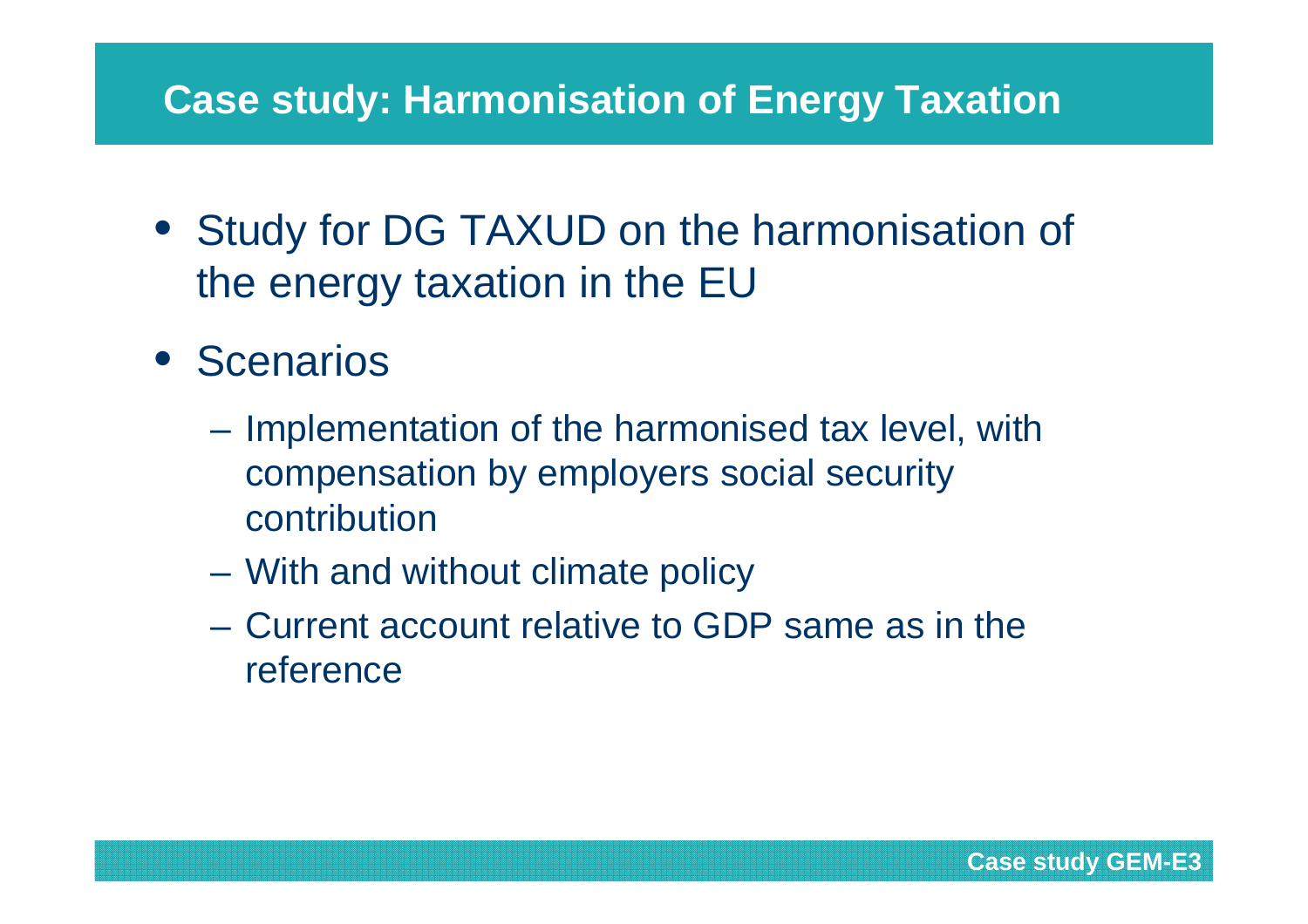# **Case Study: Economic Impact of Climate Change in Europe**

- Study within the PESETA project of IPTS
- Evaluation of the macroeconomic cost of climate change in Europe for different climate scenarios through the implementation of the results of detailed bottom up models for the following components:
	- **Agriculture**
	- –Sea level rise
	- River floods
	- **Tourism**
- Without adaptation, cost can become high but there are regional differentiation depending on the vulnerability for each component (e.g. agriculture in Southern Europe)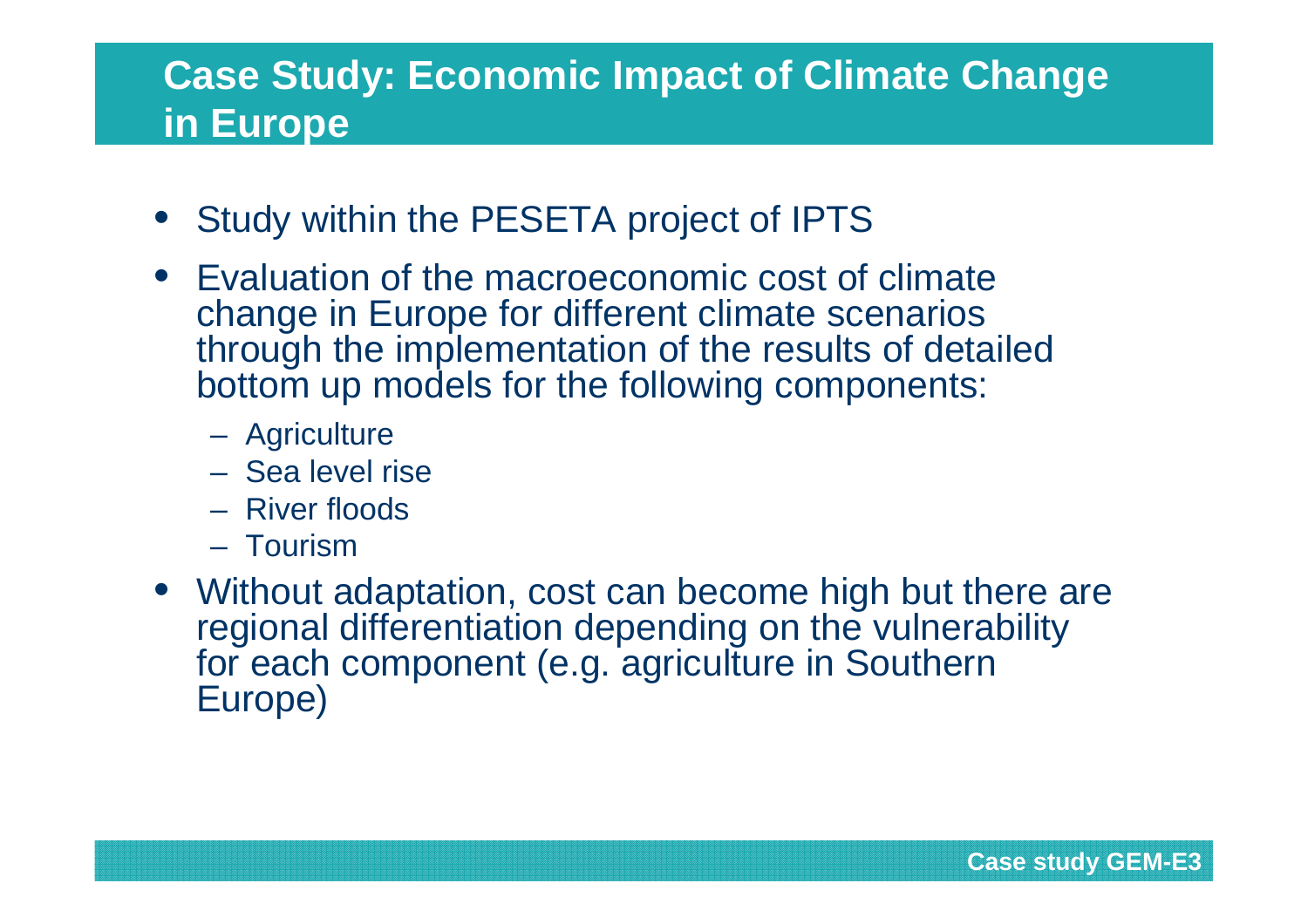#### **What questions can GEM-E3 answer?**

- What are the overall implications/cost of an energy/ environmental policy (on growth, employment, trade balance, sectoral evolution, on environment, etc), how are the cost distributed between EU countries
- Integrated analysis of environmental and energy objectives on an European scale, e.g. energy security versus clean air, simultaneous analysis of global warming and acid rain policy: trade off and synergy betweenpolicies
- Evaluation of choice of policy instrument/tax recycling strategy for a given an economy/ energy/environmental target and at which level (EU or country, sectoral)
- It can also contribute to consistent exogenous growth assumptions for the partial models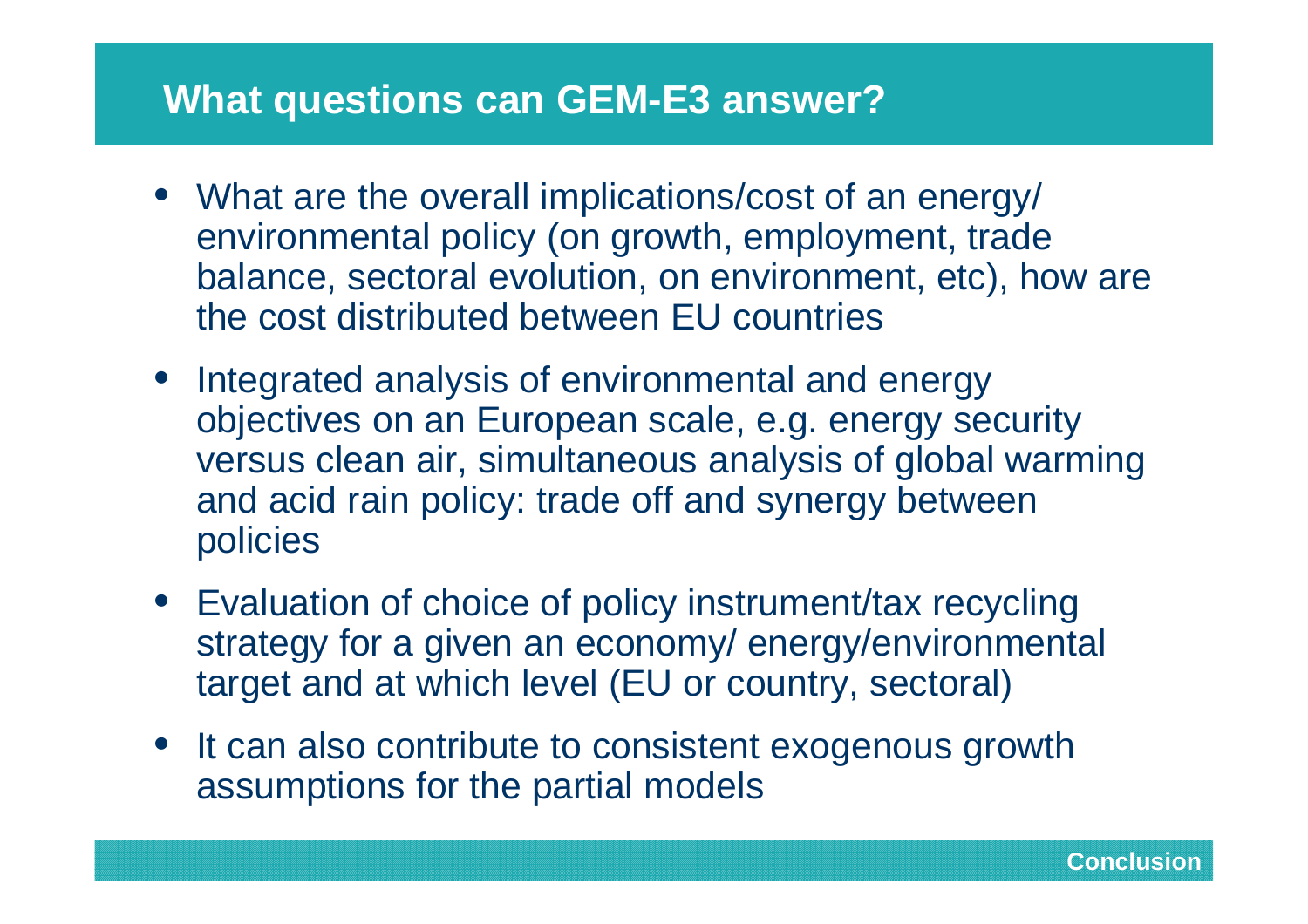#### **Complementarity with the other types of models**

- Partial equilibrium models (energy and environmental)
	- Gives a more detailed analysis of technological choices, inclusive the direct cost
	- Can serve as input for macro models
- Linkage experiences:
	- No real full integration/linkage: only the IAM models but then all parts are very simplified, other experience not very successful
	- only with one part simplified and the other detailed.
		- MARKAL/TIMES-MACRO: a simplified macro part is added to the full energy model, it allows consistency between macroeconomic evolution and evolution in the energy system (e.g. saving will be consistent with the need of investment in the energy system
		- Technology modelling in general equilibrium models: experience with GEM-E3 and other CGE with technology based modelling of the electricity sector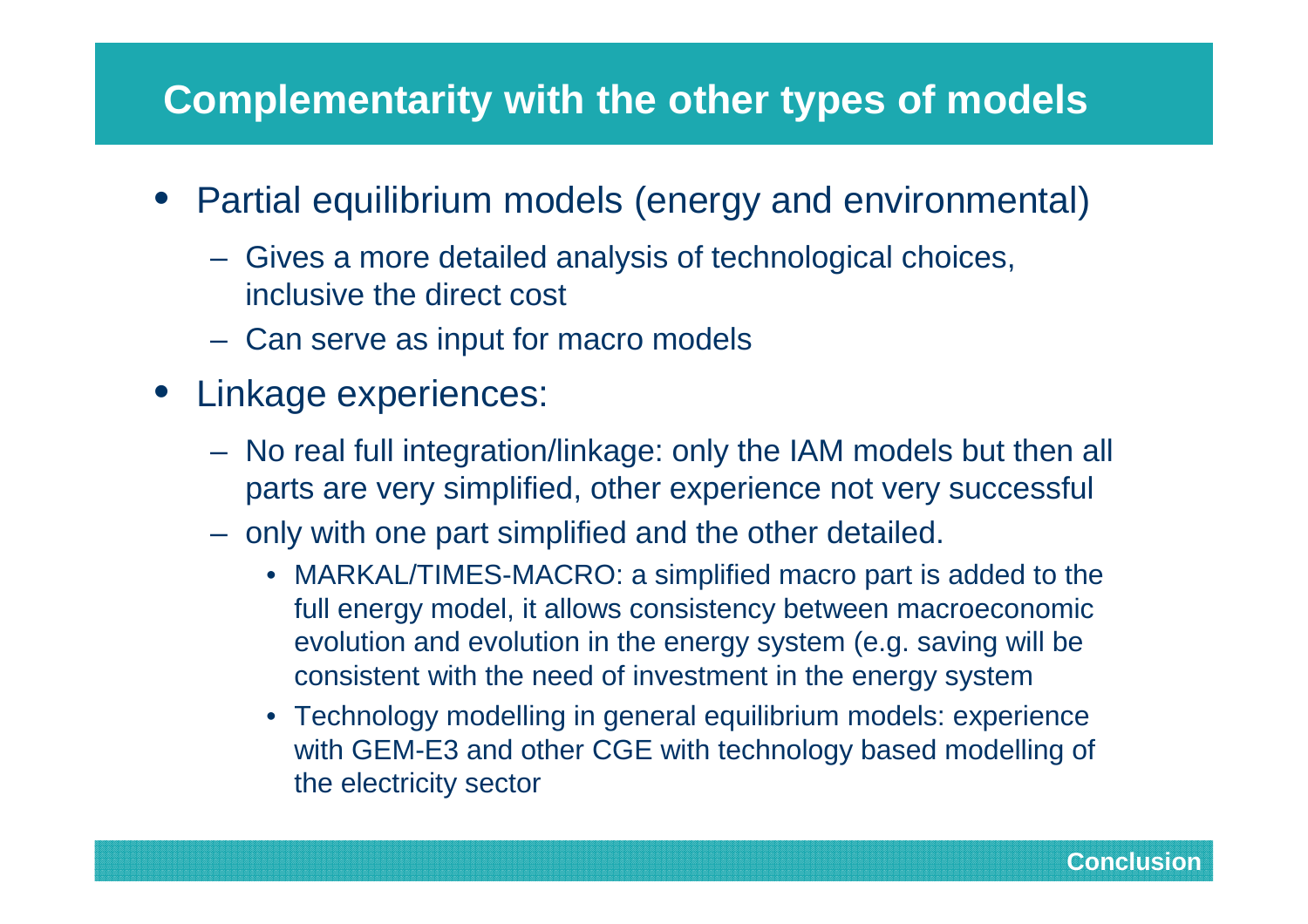#### **Is Linkage needed?**

- The different models do not answer the same type of policy questions:
	- therefore linkage not necessary needed but results of some models can be an input for the others
- • Important however
	- For macroeconomic models to integrate, though in a simplified way, the different possible responses of the energy system to the policy which is analysed.
	- For partial equilibrium models to integrate price mechanism to reflect partly the possible interaction outside the energy system.
	- To calibrate the two types of model to same type of behavioural or technological assumptions when used for joint policy analysis to ensure consistency
		- substitution elasticity of production function in macro model should reflect the technological substitution in energy model
- • Examples of joint policy analysis
	- distributional issues between economic agents or countries are better addressed with macroeconomic models
	- technological opportunities, interaction between demand and supply in energy markets, better addressed with energy models

46 **Conclusion**